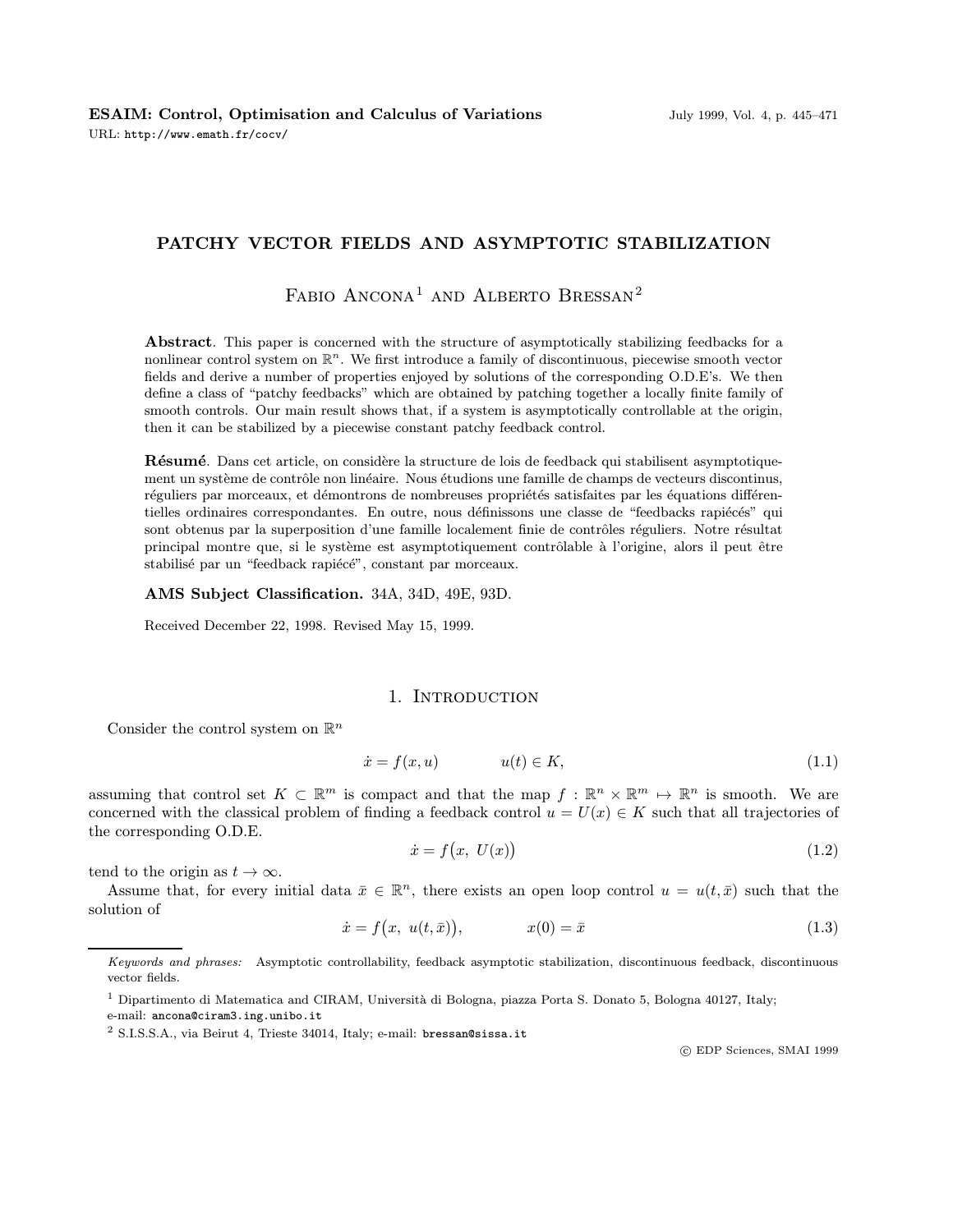asymptotically tends to the origin. If the system is nonlinear, it is well known that there may not be any continuous feedback which asymptotically steers to the origin every point  $\bar{x} \in \mathbb{R}^n$ . Indeed, the possible nonexistence of such feedbacks was first brought to light in [28] for a two-dimensional system  $(n = 2, K = \mathbb{R}^2)$ , and in [23] for one-dimensional systems  $(n = 1, K = R)$ . General results, regarding multidimensional systems, were presented in [3, 9, 28], where certain topological obstructions that can prevent the existence of continuous stabilizing feedback were discovered.

It is thus natural to look for a stabilizing control within a class of discontinuous functions. The pioneer work in this direction was [28], where it was shown that any controllable analytic system can be asymptotically stabilized by means of piecewise analytic feedback laws, if one prescribes suitable "exit rules" (that cannot be expressed in terms of a true feedback) on the singular set of the feedback controls. However, allowing nonregular feedbacks, immediately leads to a major theoretical difficulty. Namely, when the function U is discontinuous, the differential equation (1.2) may not have any solution. To overcome this problem, two approaches are possible.

- 1. On one hand, one can choose to work with arbitrary feedback controls  $u = U(x)$ . In this case, there is no guarantee that  $(1.2)$  will have any solution in the usual Carathéodory sense. Therefore, one must introduce some new definition of "generalized solution" of an O.D.E. with arbitrary measurable right hand side and show that, with this definition, stabilizing trajectories always exist.
- 2. On the other hand, one can single out a family of discontinuous feedbacks whose singularities are sufficiently tame, so that the corresponding differential equation  $(1.2)$  always admits Carathéodory solutions. One then has to prove that a stabilizing feedback exists within this particular class of functions.

The first approach was taken in [4], considering a family of approximate solutions obtained by "sampling" the feedback control at discrete times, then applying a constant control between two consecutive sampling times and thus constructing an approximate solution of the corresponding O.D.E. The existence of a stabilizing feedback in this generalized sense is the main result in [4], where the regularity of the feedback was not a matter of concern. It is remarkable that the definitions of Filippov or Krasovskii generalized solutions, frequently encountered in the literature, cannot be used here. Indeed, for a given initial data, these generalized solutions form a closed and connected set. The same topological obstructions to the existence of a continuous feedback are thus encountered in this case  $[10, 22]$ .

In the present paper, we follow the second approach. First we introduce a particular class of discontinuous vector fields. These are called "patchy" because they are obtained by patching together smooth vector fields defined on a locally finite family of positively invariant regions. The analysis of differential equations with patchy right hand side reveals many nice properties. If g is a patchy vector field, for any initial data  $\bar{x}$  the Cauchy problem

$$
\dot{x} = g(x), \qquad x(0) = \bar{x} \tag{1.4}
$$

has at least one forward solution and at most one backward solution, in the Carathéodory sense. These solutions are not only absolutely continuous, but in fact piecewise  $C^1$ . Moreover, the set of all solutions is closed in the topology of uniform convergence, but possibly not connected. For patchy vector fields, any generalized solution obtained as a limit of the approximate solutions considered in  $[4]$  is a Carathéodory solution as well.

We then define a "patchy feedback" as a piecewise constant feedback control U such that  $g(x) \doteq f(x, U(x))$ . determines a patchy vector field. Our main theorem shows that, if the system (1.1) is asymptotically controllable to the origin, then it can be stabilized by a patchy feedback. This provides an alternative proof of the result in [4] which is conceptually simpler. Indeed, the construction of the stabilizing feedback here is completely independent from the existence of a control-Lyapunov functional for (1.1). On the other hand, it achieves a feedback control with better regularity properties.

## 2. Basic notations and definitions

In the following, by  $B(x, r)$  we denote the closed ball centered at x with radius r. The closure, the interior and the boundary of a set  $\Omega$  are written as  $\overline{\Omega}$ ,  $\overset{\circ}{\Omega}$  and  $\partial\Omega$ , respectively.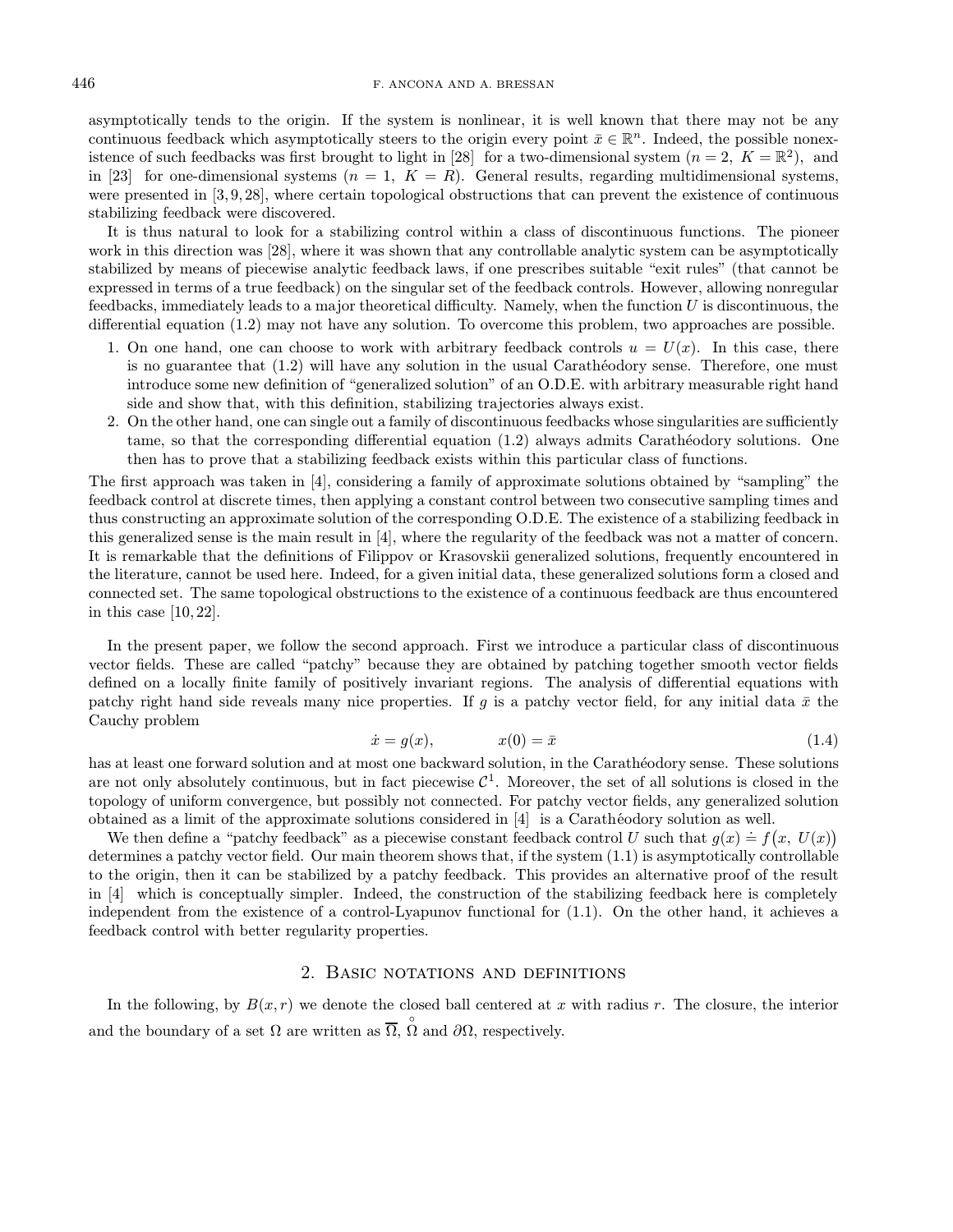**Definition 2.1.** Let  $\Omega \subset \mathbb{R}^n$  be an open domain with smooth boundary  $\partial \Omega$ . We say that a smooth vector field g defined on a neighborhood of  $\overline{\Omega}$  is an *inward-pointing vector field* on  $\Omega$  if at every boundary point  $x \in \partial \Omega$ the inner product of  $q$  with the outer normal **n** satisfies

$$
\langle g(x), \mathbf{n}(x) \rangle < 0. \tag{2.1}
$$

The pair  $(\Omega, g)$  will be called a *patch*.

A vector field on  $\Omega \subset \mathbb{R}^n$  defined as the superposition of inward-pointing vector fields will be called a patchy vector field. More precisely:

**Definition 2.2.** We say that  $g: \Omega \mapsto \mathbb{R}^n$  is a patchy vector field if there exists a family of patches  $\{(\Omega_\alpha, g_\alpha):$  $\alpha \in \mathcal{A}$  such that

- A is a totally ordered index set,
- the open sets  $\Omega_{\alpha}$  form a locally finite covering of  $\Omega$ ,
- the vector field g can be written in the form

$$
g(x) = g_{\alpha}(x) \quad \text{if} \quad x \in \Omega_{\alpha} \setminus \bigcup_{\beta > \alpha} \Omega_{\beta}.
$$
 (2.2)

We shall occasionally adopt the longer notation  $(\Omega, g, (\Omega_\alpha, g_\alpha)_{\alpha \in A})$  to indicate a patchy vector field, specifying both the domain and the single patches. By defining

$$
\alpha^*(x) \doteq \max\left\{\alpha \in \mathcal{A} : x \in \Omega_\alpha\right\},\tag{2.3}
$$

we thus have the equivalent definition

$$
g(x) = g_{\alpha^{*}(x)}(x) \qquad \forall \ x \in \Omega.
$$

**Remark 2.1.** Of course, the patches  $(\Omega_{\alpha}, g_{\alpha})$  are not uniquely determined by the patchy vector field g. Indeed, whenever  $\alpha < \beta$ , by (2.2) the values of  $g_{\alpha}$  on the set  $\Omega_{\alpha} \cap \Omega_{\beta}$  are irrelevant. In the construction of patchy vector fields, the following observation is often useful. Assume that the open sets  $\Omega_{\alpha}$  form a locally finite covering of  $\Omega$  and that, for each  $\alpha \in \mathcal{A}$ , the vector field  $g_{\alpha}$  satisfies  $(2.1)$  at every point  $x \in \partial\Omega_{\alpha} \setminus \bigcup_{\beta > \alpha} \Omega_{\beta}$ . Then g is again a patchy vector field. To see this, it suffices to construct vector fields  $\tilde{g}_{\alpha}$  which satisfy the inward pointing property (2.1) at every point  $x \in \partial\Omega_\alpha$  and such that  $\tilde{g}_\alpha = g_\alpha$  on  $\Omega_\alpha \setminus \bigcup_{\beta > \alpha} \Omega_\beta$ . To accomplish this, for each  $\alpha$  we first consider a smooth vector field  $v_{\alpha}$  such that  $v_{\alpha}(x) = -\mathbf{n}(x)$  on  $\partial \Omega_{\alpha}$ . Then we construct a smooth scalar function  $\varphi_{\alpha} : \Omega \mapsto [0, 1]$  such that

$$
\varphi_\alpha(x)=\begin{cases}1 \qquad &\mathrm{if}\qquad x\in\Omega_\alpha\setminus\bigcup_{\beta>\alpha}\Omega_\beta,\\ 0 \qquad &\mathrm{if}\qquad x\in\partial\Omega_\alpha,\;\big\langle g(x),\;\mathbf{n}(x)\big\rangle\geq 0.\end{cases}
$$

Finally, for each  $\alpha \in \mathcal{A}$  we define the interpolation

$$
\tilde{g}_{\alpha}(x) \doteq \varphi_{\alpha}(x)g_{\alpha}(x) + (1 - \varphi_{\alpha}(x))v_{\alpha}(x).
$$

The vector fields  $\tilde{g}_{\alpha}$  thus defined satisfy our requirements.

We recall that a Carathéodory solution to

$$
\dot{x} = g(x) \tag{2.4}
$$

on an interval  $I \subset \mathbb{R}$  by definition is an absolutely continuous function  $x : I \mapsto \Omega$  which satisfies (2.4) almost everywhere on I. This holds if and only if, for every  $t_0 \in I$ , one has

$$
x(t) = x(t_0) + \int_{t_0}^t g(x(s)) ds \qquad \forall t \in I.
$$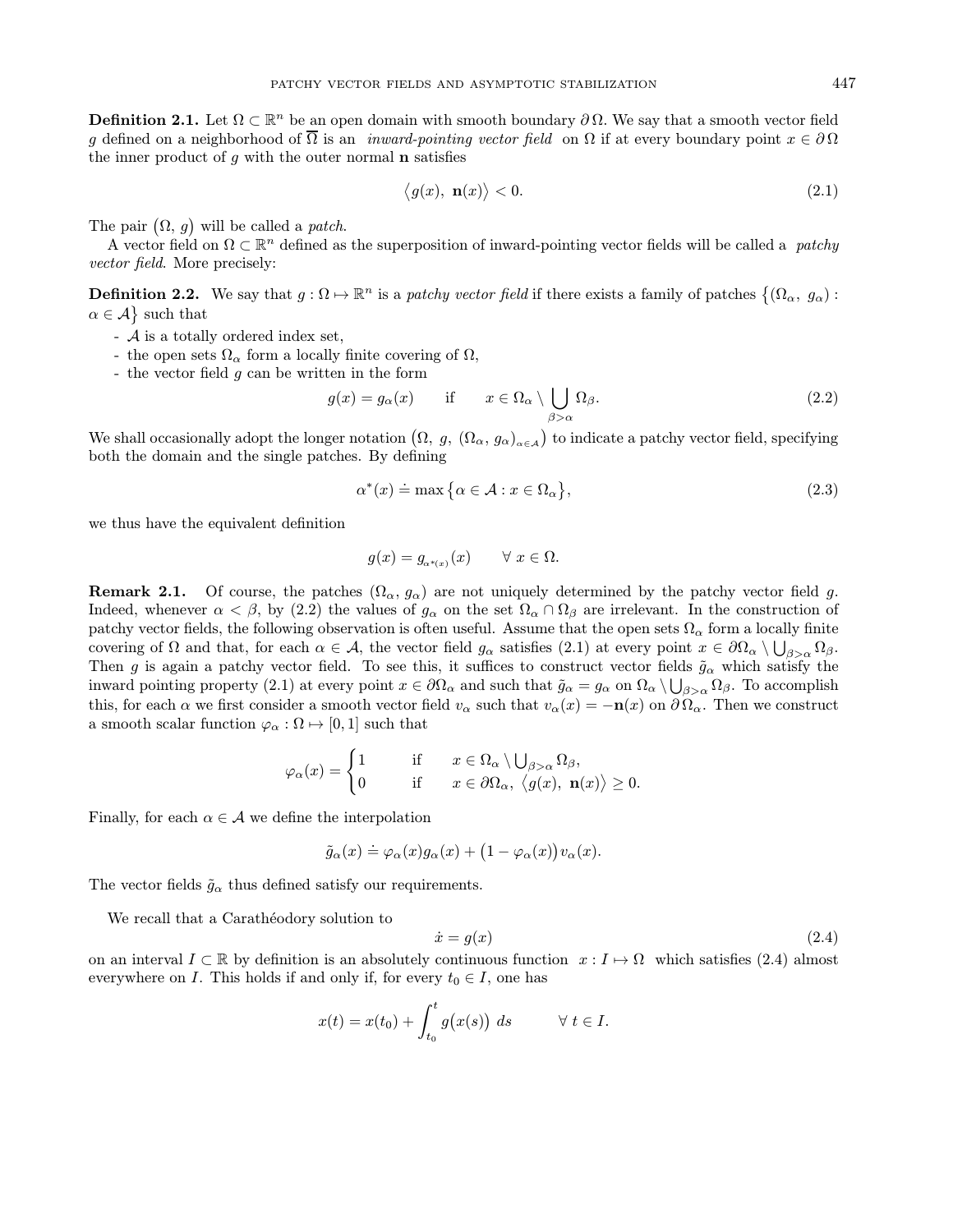For any fixed  $x_0 \in \Omega$ , we shall denote with  $S_C(x_0)$  the set of all forward Carathéodory solution  $x(\cdot)$  to (2.4) with initial condition  $x(0) = x_0$  defined on some interval  $[0, T)$ . Moreover we call  $S_C^{\max}(x_0)$  the set of all maximal forward Carathéodory solution to (2.4) with initial condition  $x(0) = x_0$ , *i.e.* the set of all absolutely continuous function  $\gamma(\cdot) \in S_C(x_0)$  such that one of the following two cases holds:

- i) the map  $\gamma(\cdot)$  is defined on  $[0, \infty)$ . In this case we set  $\tau^{\max}(\gamma) \doteq \infty$ .
- ii) The map  $\gamma(\cdot)$  is defined on [0, T] for some  $T > 0$  such that

$$
\limsup_{t \to T^-} \left( |\gamma(t)| + \frac{1}{d(\gamma(t), \ \partial \Omega)} \right) = \infty.
$$

In this case we set  $\tau^{\max}(\gamma) \doteq T$ .

As in [4, 19], we shall also consider a perturbed system associated to (2.4)

$$
\dot{x} = g(x + \eta(t)) + \zeta(t),\tag{2.5}
$$

where  $t \to \eta(t)$ ,  $t \to \zeta(t)$  are integrable functions representing, respectively, a measurement error (in state estimation) and an external disturbance. In connection with (2.5) we now introduce a definition of "Euler polygonal solution" which takes into account initial measurement errors and external disturbances. Let

$$
\pi = \{a = \tilde{t}_0 < \tilde{t}_1 < \cdots < \tilde{t}_{N_\pi} = b\}
$$

be a partition of the interval  $[a, b]$ . Denote

$$
\delta_{\pi} \doteq \sup_{0 \leq i < N_{\pi}} (\tilde{t}_{i+1} - \tilde{t}_{i})
$$

its (maximal) mesh size and consider an  $N_{\pi}$ -tuple of elements in  $\mathbb{R}^n$ 

$$
\{c_i \; : \; 0 \le i < N_\pi\},\tag{2.6}
$$

which represents a discrete external disturbance of the dynamic described by (2.4).

**Definition 2.3.** In the above setting, given any  $e \in \mathbb{R}^n$ , a function  $x_\pi : [a, b] \mapsto \Omega$  recursively defined by

$$
x_{\pi}(t) = x_{\pi}(a) + \left(g(x_{\pi}(a) + e) + c_0\right)(t - a) \qquad t \in [a, \tilde{t}_1],
$$
  
\n
$$
x_{\pi}(t) = x_{\pi}(\tilde{t}_i) + \left(g(x_{\pi}(\tilde{t}_i)) + c_i\right)(t - \tilde{t}_i) \qquad t \in [\tilde{t}_i, \tilde{t}_{i+1}], \qquad 0 < i < N_{\pi},
$$
\n(2.7)

will be called a *forward Euler*  $\pi$ -solution of (2.4) perturbed by the *external disturbance* 

$$
\zeta_{\pi} \doteq \sup_{0 \leq i < N_{\pi}} |c_i|,
$$

and the *initial measurement error*  $\eta_{\pi} \doteq |e|$ .

In this framework it will be also useful to introduce the following definition of "perturbed" patchy vector field.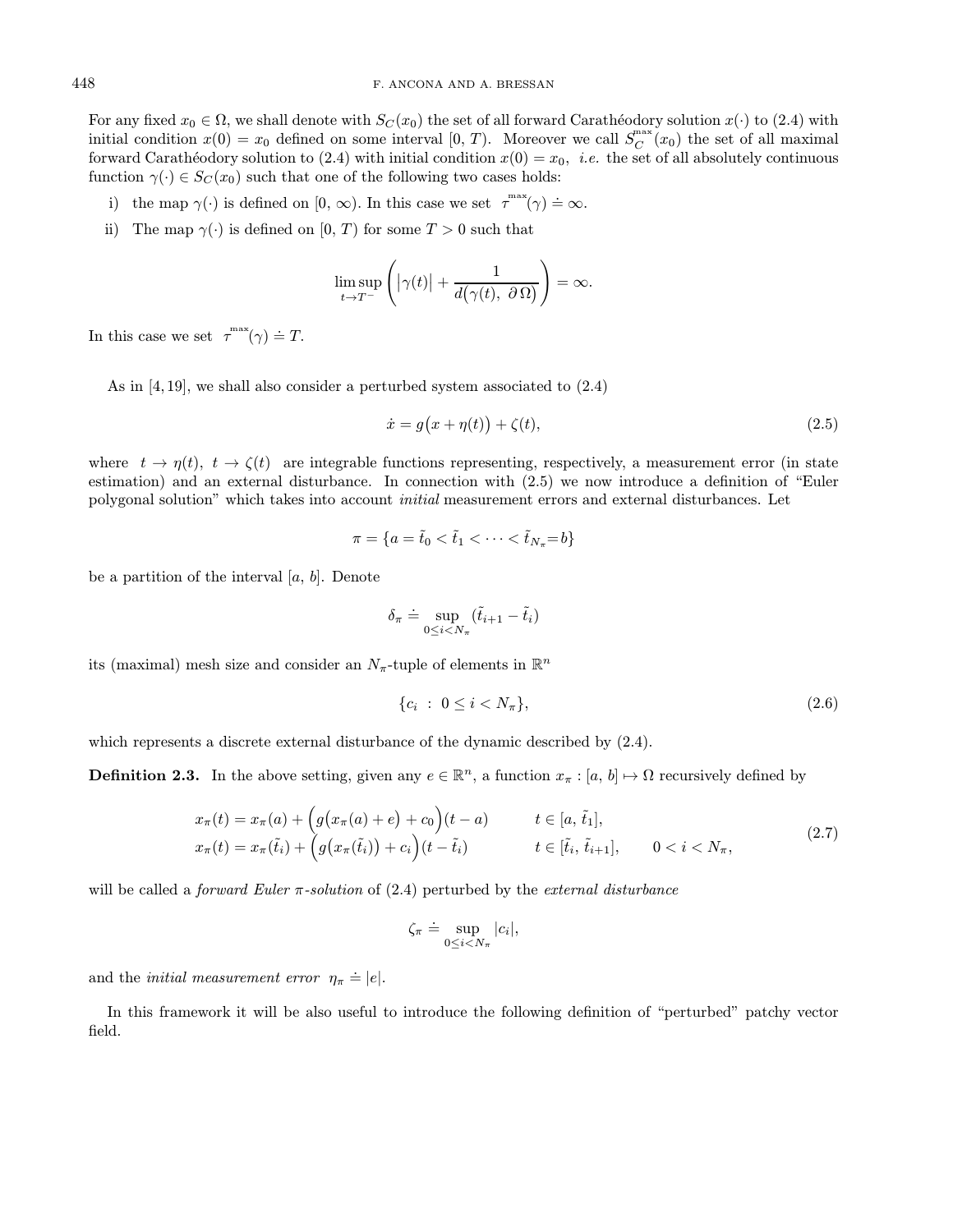**Definition 2.4.** Let  $(\Omega, g, (\Omega_{\alpha}, g_{\alpha})_{\alpha \in A})$  be a smooth patchy vector field, and  $\chi : \Omega \mapsto R^+$  a continuous function. Assume that, for any single patch  $(\Omega_{\alpha}, g_{\alpha})$ ,  $\alpha \in \mathcal{A}$ , there holds

$$
\langle g_{\alpha}(x) + v, \mathbf{n}(x) \rangle < 0 \qquad \text{whenever } x \in \partial \Omega_{\alpha}, \ |v| \le \chi(x). \tag{2.8}
$$

Then, we say that the multivalued map  $G: \Omega \mapsto 2^{\mathbb{R}^n}$  defined by

$$
G(x) \doteq g(x) + B(0, \chi(x)) \qquad x \in \Omega,
$$
\n(2.9)

is an admissible multivalued perturbation of g.

Remark 2.2. Notice that, in view of Remark 2.1, in the definition of an admissible multivalued perturbation G associated to a patchy vector field  $(\Omega, g, (\Omega_\alpha, g_\alpha)_{\alpha \in A})$ , it is sufficient to require that each vector field  $g_\alpha$ satisfies (2.8) for every  $x \in \partial\Omega_{\alpha} \setminus \bigcup_{\beta > \alpha} \Omega_{\beta}, \ |v| \leq \chi(x)$ .

In connection with the control system  $(1.1)$ , we first recall the definition of global null-asymptotic controllability, then we introduce a class of piecewise constant feedback control  $U = U(x)$  such that  $g(x) = f(x, U(x))$  is a patchy vector field which asymptotically stabilizes the system (1.2) at the origin. We consider as (open-loop) admissible controls all the measurable functions  $u : [0, \infty) \to \mathbb{R}^m$  such that  $u(t) \in K$  for a.e.  $t \in [0, \infty)$ . For any fixed  $x_0 \in \mathbb{R}^n$  and any admissible control  $u_0$ , we denote  $x(\cdot; x_0, u_0)$  the forward Carathéodory solution to (1.1) (*i.e.* the absolutely continuous function that satisfies (1.1) for a.e.  $t > 0$ ) with initial condition  $x(0) = x_0$  and control  $u = u_0$ , defined on some maximal interval  $[0, \tau^{max}(x_0, u_0))$ .

**Definition 2.5.** The system  $(1.1)$  is said to be globally *asymptotically controllable* (to the origin) if the following holds.

- **1.** Attractiveness: for each  $x_0 \in \mathbb{R}^n$  there exists some admissible control  $u_0 \doteq u_{x_0}$  such that the trajectory  $t \to x(t) \doteq x(t; x_0, u_0)$  is defined for all  $t \geq 0$ , *i.e.*  $\tau^{max}(x_0, u_0) = \infty$ , and such that  $x(t) \to 0$  as  $t\to\infty$ .
- **2.** Lyapunov stability: for each  $\varepsilon > 0$  there exists  $\delta > 0$  such that for each  $x_0 \in \mathbb{R}^n$  with  $|x_0| < \delta$  there is an admissible control  $u_0$  as in 1. such that  $|x(t)| < \varepsilon$  for all  $t \geq 0$ .

**Definition 2.6.** Let  $(\Omega, g, (\Omega_\alpha, g_\alpha)_{\alpha \in A})$  be a patchy vector field. Assume that there exist control values  $k_{\alpha} \in K$  such that, for each  $\alpha \in \mathcal{A}$ 

$$
g_{\alpha}(x) \doteq f(x, k_{\alpha}) \qquad \forall x \in \Omega_{\alpha} \setminus \bigcup_{\beta > \alpha} \Omega_{\beta}.
$$
 (2.10)

Then the piecewise constant map

$$
U(x) \doteq k_{\alpha} \quad \text{if} \quad x \in \Omega_{\alpha} \setminus \bigcup_{\beta > \alpha} \Omega_{\beta}.
$$
 (2.11)

is called a *patchy feedback* control on  $\Omega$ .

Remark 2.3. From Definitions 2.2 and 2.5, in view of Remark 2.1, it is clear that the field

$$
g(x) = f(x, U(x))
$$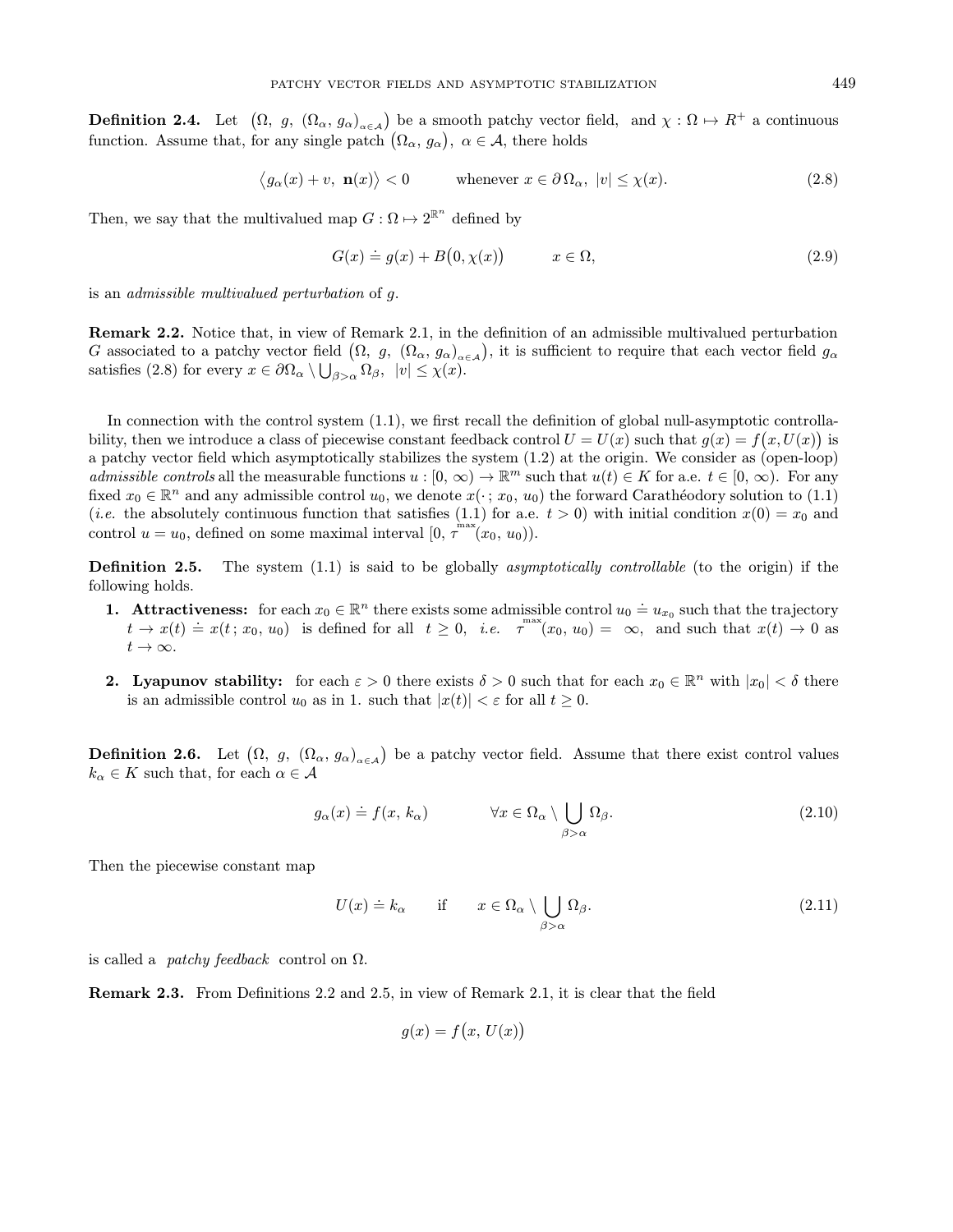defined in connection with a given patchy feedback  $(\Omega, U, (\Omega_{\alpha}, k_{\alpha})_{\alpha \in A})$  is precisely the patchy vector field  $(\Omega, g, (\Omega_\alpha, g_\alpha)_{\alpha \in A})$  associated with a family of fields  $\{g_\alpha : \alpha \in A\}$  satisfying (2.10). Moreover, recalling the notation (2.3) we have

$$
U(x) = k_{\alpha^*(x)} \qquad \forall \ x \in \Omega. \tag{2.12}
$$

**Definition 2.7.** A patchy feedback control  $U : \mathbb{R}^n \setminus \{0\} \mapsto K$  is said to asymptotically stabilize the closed-loop system  $(1.2)$  with respect to the origin if the following holds.

1. Uniform attractiveness: for each  $x_0 \in \mathbb{R}^n \setminus \{0\}$  and for every Carathéodory trajectory  $\gamma$  of (1.2) starting from  $x_0$  one has

$$
\lim_{t \to \tau^{\text{max}}(\gamma)} \gamma(t) = 0. \tag{2.13}
$$

**2. Lyapunov stability:** for each  $\varepsilon > 0$  there exists  $\delta > 0$  such that, for each  $x_0 \in \mathbb{R}^n \setminus \{0\}$  with  $|x_0| < \delta$ and for any Carathéodory trajectory  $\gamma$  of (1.2) starting from  $x_0$ , one has

$$
|\gamma(t)| < \varepsilon \qquad \qquad \forall \ 0 \le t < \tau^{\max}(\gamma). \tag{2.14}
$$

Next, we shall investigate robustness properties of a stabilizing patchy feedback  $U : \mathbb{R}^n \setminus \{0\} \mapsto K$  with respect to small external perturbations of the system dynamics (1.2). This problem is best recasted in terms of differential inclusions as follows. Let  $\chi : \mathbb{R}^n \to \mathbb{R}^+$  be a continuous map and consider the differential inclusion

$$
\dot{x} \in f(x, U(x)) + B(0, \chi(x)) \tag{2.15}
$$

associated to the system  $(1.2)$ . By a Caratéodory trajectory of  $(2.15)$  we mean an absolutely continuous function  $x: I \mapsto \mathbb{R}^n \setminus \{0\}$ , defined on some interval  $I \subset \mathbb{R}$ , which satisfies (2.15) for a.e.  $t \in I$ . This is equivalent to say that there exists a measurable map  $\zeta : I \mapsto \mathbb{R}^n$  such that

$$
|\zeta(t)| \le \chi(x(t)) \qquad \text{a.e.} \quad t \in I \tag{2.16}
$$

and for which  $x(\cdot)$  is Caratéodory solution of the perturbed system

$$
\dot{x} = f(x, U(x)) + \zeta(t). \tag{2.17}
$$

**Definition 2.8.** Let  $U : \mathbb{R}^n \setminus \{0\} \mapsto K$  be a patchy feedback control that asymptotically stabilize the closedloop system  $(1.2)$  with rispect to the origin. We say that U is robust with respect to external disturbances if there exists some strictly positive continuous function  $\chi : \mathbb{R}^n \setminus \{0\} \mapsto \mathbb{R}^+$  such that 1. and 2. in Definition 2.7 hold also for the trajectories  $\gamma$  of (2.15).

#### 3. Trajectories of patchy vector fields

The next proposition collects the main properties of trajectories of patchy vector fields.

**Proposition 3.1.** Let  $(\Omega, g, (\Omega_\alpha, g_\alpha)_{\alpha \in A})$  be a patchy vector field on an open domain  $\Omega$ . Then the following holds.

(i) If  $t \to x(t)$  is a Carathéodory solution to (2.4) on an interval J, then  $t \to \dot{x}(t)$  is piecewise smooth and has a finite set of jumps on any compact subset  $J' \subset J$ . The function  $t \mapsto \alpha^*(x(t))$  defined at (2.3) is non-decreasing and left continuous. Moreover there holds

$$
\dot{x}(t-) = g(x(t)) \qquad \forall \ t \in \overset{\circ}{J}.
$$
\n(3.1)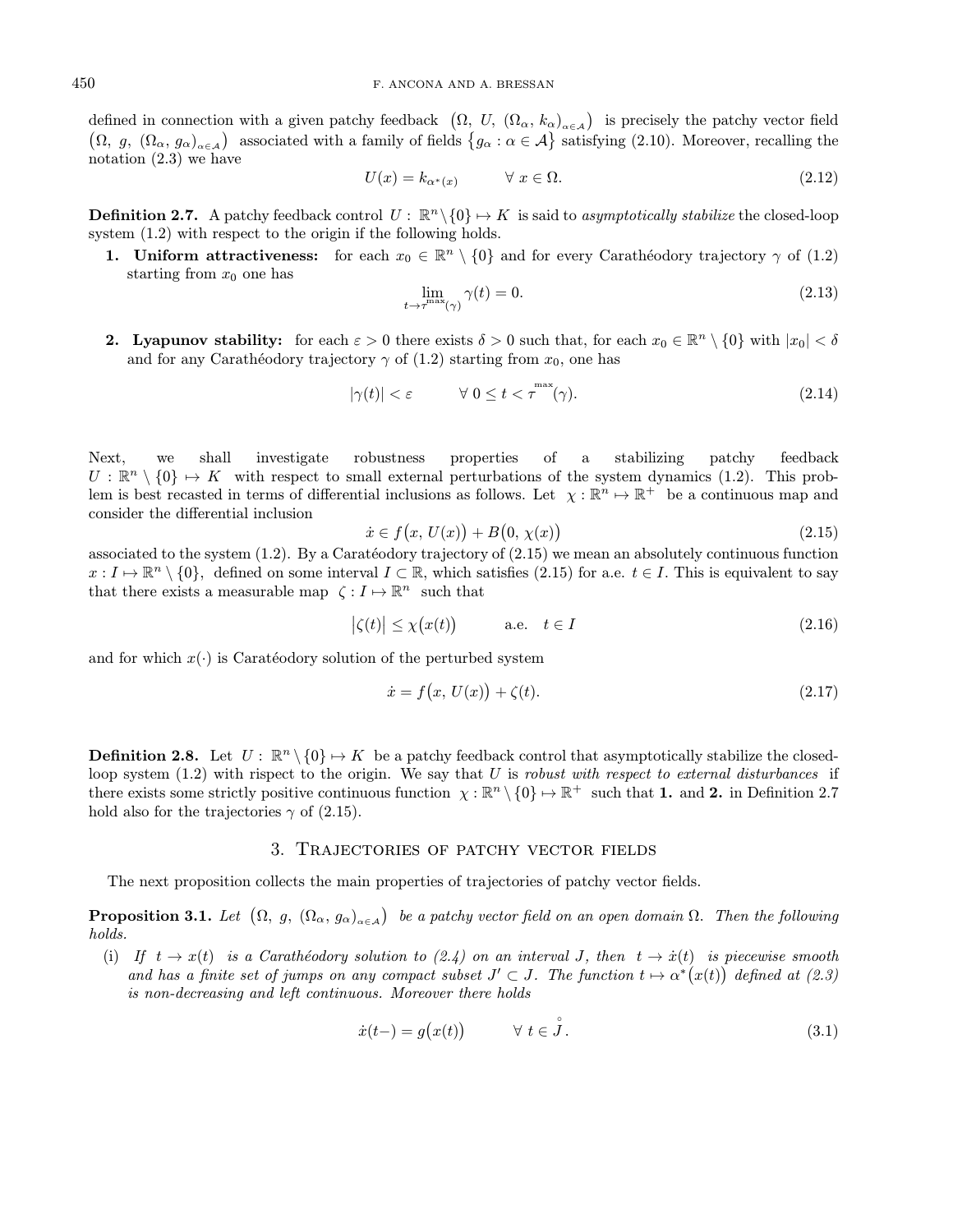- (ii) For each  $x_0 \in \Omega$ ,  $t_0 \in \mathbb{R}$ , the Cauchy problem (2.4) with initial condition  $x(t_0) = x_0$  has at least one local forward Carathéodory solution and at most one backward Carathéodory solution.
- (iii) The set of Carathéodory solutions of (2.4) is closed. More precisely, if  $x_n : [a_n, b_n] \mapsto \Omega$  is a sequence of solutions and, as  $n \to \infty$  one has

 $a_n \to a, \qquad b_n \to b, \qquad x_n(t) \to \hat{x}(t) \quad \forall \ t \in ]a, b[,$ (3.2)

then  $\hat{x}(\cdot)$  is itself a Carathéodory solution of (2.4).

(iv) A function  $t \to x(t)$  is a Carathéodory solution to (2.4) if and only if it is the uniform limit on compact sets, as mesh size tends to zero, of a sequence  $(x_{\pi_n})$  of forward Euler  $\pi$ -solution to (2.4) perturbed by initial measurement errors  $(\eta_{\pi_n})_n$  and external disturbances  $(\zeta_{\pi_n})_n$  with

$$
\lim_{n \to \infty} \eta_{\pi_n} = 0, \qquad \lim_{n \to \infty} \zeta_{\pi_n} = 0.
$$

*Proof.* To prove (i), it is sufficient to show that  $t \to \dot{x}(t)$  has a locally finite set of jumps and satisfies (3.1) since then one can derive the conclusion by a standard compactness argument. Thus, given any  $\tau \in \mathcal{J}$ , recalling that  $\{\Omega_{\alpha}: \alpha \in \mathcal{A}\}\$ is a locally finite covering of  $\Omega$  we can choose some interval  $(\tau - \delta, \tau + \delta] \subset J$ , which intersects only finitely many elements of  $\{x^{-1}(\Omega_\alpha): \alpha \in \mathcal{A}\}\$  (in the case  $\tau = \inf J$ , choose an interval  $(\tau, \tau + \delta]$ with such a property). Then, set

$$
\{ \alpha_1, \ldots, \alpha_I \} \doteq \{ \alpha \in \mathcal{A} \; : \; (\tau - \delta, \tau + \delta] \cap x^{-1}(\Omega_\alpha) \neq \emptyset \}.
$$

We will show that  $t \to \dot{x}(t)$  has a finite number of jumps in  $(\tau, \tau + \delta]$ . To this end, observe that each  $E_{\alpha_i} = x^{-1}(\Omega_{\alpha}), \ 1 \leq i \leq I$ , being an open subset of R, is a countable disjoint union of open intervals, say  $J_{\ell}^{\alpha_i}, \ell \in \mathbb{N}$ . Moreover, from the definition of g it follows that, for any pair of intervals  $J_{\ell}^{\alpha_i}, J_{h}^{\alpha_j}$  with non empty intersection and such that  $\alpha_i \neq \alpha_j$ , there holds

$$
\alpha^*(x(t)) \le \alpha_j \qquad \forall \ t \in J_\ell^{\alpha_i} \qquad \implies \qquad \sup J_\ell^{\alpha_i} \le \sup J_h^{\alpha_j} \tag{3.3}
$$

since otherwise one would have  $x(J_h^{\alpha_j}) \subset \Omega_{\alpha_j}$ ,  $x(\sup J_h^{\alpha_j}) \in \partial \Omega_{\alpha_j}$ , which is not possible because of the transversality conditions (2.1). For simplicity of notations, by possibly renaming the indexes  $\alpha_i$ , we shall assume in the following that

$$
\alpha_1 > \cdots > \alpha_I.
$$

Then, by induction on  $m = 0, \ldots, N_I$  we shall prove that there exist points  $t_0 = \tau + \delta > t_1 > \cdots > t_I = \tau - \delta$ such that, if we set

$$
F_{\alpha_i} \doteq E_{\alpha_i} \setminus \bigcup_{i < j \leq I} E_{\alpha_j},
$$

one has

$$
F_{\alpha_{I-m}} \cap (\tau - \delta, \tau + \delta] = (t_{m+1}, t_m]
$$
\n(3.4)

which, recalling the Definition 2.2, yields the conclusion. Indeed, since

$$
(\tau-\delta,\,\tau+\delta]\subseteq\bigcup_{i=1}^I E_{\alpha_i}
$$

and because of

$$
\alpha^*(x(t)) \le \alpha_I \qquad \forall \ t \in (\tau - \delta, \ \tau + \delta],
$$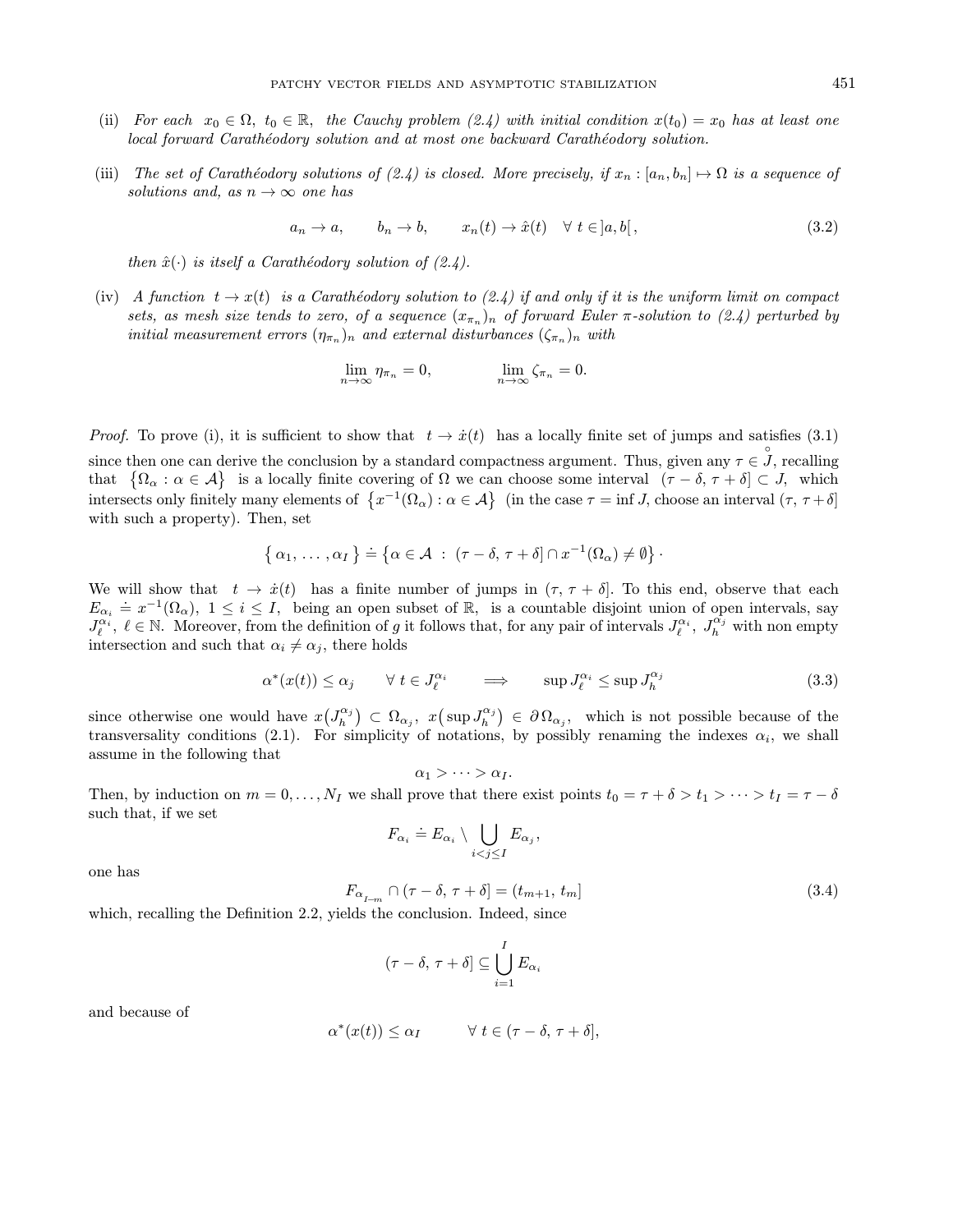from (3.3) it clearly follows that  $F_{\alpha} \cap (\tau - \delta, \tau + \delta] = E_{\alpha} \cap (\tau - \delta, \tau + \delta]$  must be equal to a single interval  $(t_1, \tau + \delta)$ , proving (3.4) in the case  $m = 0$ . Next, assume to have established (3.4) for  $m = 0, \ldots, \overline{m}, \overline{m} \ge 0$ . Then, one has

$$
(\tau, t_{\overline{m}+1}] \subset \bigcup_{i=1}^{I-\overline{m}-1} F_{\alpha_i} \subset \bigcup_{i=1}^{I-\overline{m}-1} E_{\alpha_i}
$$

and hence

$$
\alpha^*(x(t)) \le \alpha_{L-\overline{m-1}} \qquad \forall \ t \in (\tau, t_{\overline{m+1}}].
$$

Thus, using again (3.3) we deduce that  $F_{\alpha_{I-\overline{m}}} \cap (\tau, \tau+\delta]$  must be equal to a single interval  $(t_{\overline{m}+2}, t_{\overline{m}+1}]$ , proving the inductive step.

Concerning (ii), to prove the local existence of a forward Carathéodory solutions to (2.4), consider the index

$$
\bar{\alpha} \doteq \max \big\{\alpha \ : \ x_0 \in \overline{\Omega}_\alpha \big\}.
$$

Because of the transversality condition (2.1), the solution of the Cauchy problem

$$
\dot{x} = g_{\bar{\alpha}}(x), \qquad \qquad x(0) = x_0
$$

remains inside  $\Omega_{\bar{\alpha}}$  for all  $t \geq 0$ . Hence it provides also a solution of (2.4) on some positive interval [0,  $\delta$ ].

To show the backward uniqueness property, let  $x_1(\cdot)$ ,  $x_2(\cdot)$  be any two Carathéodory solutions to (2.4) with  $x_1(\tau) = x_2(\tau) = \bar{x}$ . For  $i = 1, 2$ , call

$$
\alpha_i^*(t) \doteq \max\big\{\alpha \ : \ x_i(t) \in \Omega_\alpha\big\}.
$$

By (i), the maps  $t \mapsto \alpha_i^*(t)$  are piecewise constant, non-decreasing and left continuous. Hence there exists  $\delta > 0$ and indices  $\alpha', a''$  such that

 $\alpha_1^*(t) = \alpha', \qquad \alpha_2^*(t) = \alpha'' \qquad \forall t \in [\tau - \delta, \tau].$ 

But then one has

$$
\alpha' = \alpha_1^*(\tau) = \alpha_2^*(\tau) = \alpha''.
$$

The uniqueness of backward solutions is now clear, because on  $[\tau - \delta, \tau]$  both  $x_1$  and  $x_2$  are solutions of the same Cauchy problem with smooth coefficients

$$
\dot{x} = g_{\alpha'}(x), \qquad x(\tau) = \bar{x}.
$$

To prove (iii), consider a sequence  $(x_n(\cdot))_n$  of Carathéodory solutions to (2.4) defined on some intervals  $[a_n, b_n]$ , so that (3.2) holds.

Since  $\{\Omega_{\alpha} : \alpha \in \mathcal{A}\}\$ is a locally finite covering and because of (3.5), we may assume that each  $[a_n, b_n]$ intersects only a uniformly finite number of elements in  $\{x_n^{-1}(\Omega_\alpha): \alpha \in \mathcal{A}\}\.$  Then, set

$$
\{\alpha_1, \ldots, \alpha_I\} \doteq \{\alpha \in \mathcal{A} \; : \; [a_n, b_n] \cap x_n^{-1}(\Omega_\alpha) \neq \emptyset \quad \text{for some} \quad n\}
$$

with

# $\alpha_1 < \cdots < \alpha_I$ .

By (ii), for any  $n \in \mathbb{N}$ , let  $t_{n,0} = a \leq \cdots \leq t_{n,I} = b$  be an  $I + 1$ -tuple of points in  $[a_n, b_n]$  such that

$$
x_n(t) \in \Omega_{\alpha_i} \setminus \bigcup_{\beta > \alpha_i} \Omega_{\beta} \qquad \forall \ t \in (t_{n,i-1}, t_{n,i}], \qquad i = 1, \dots, I.
$$
 (3.6)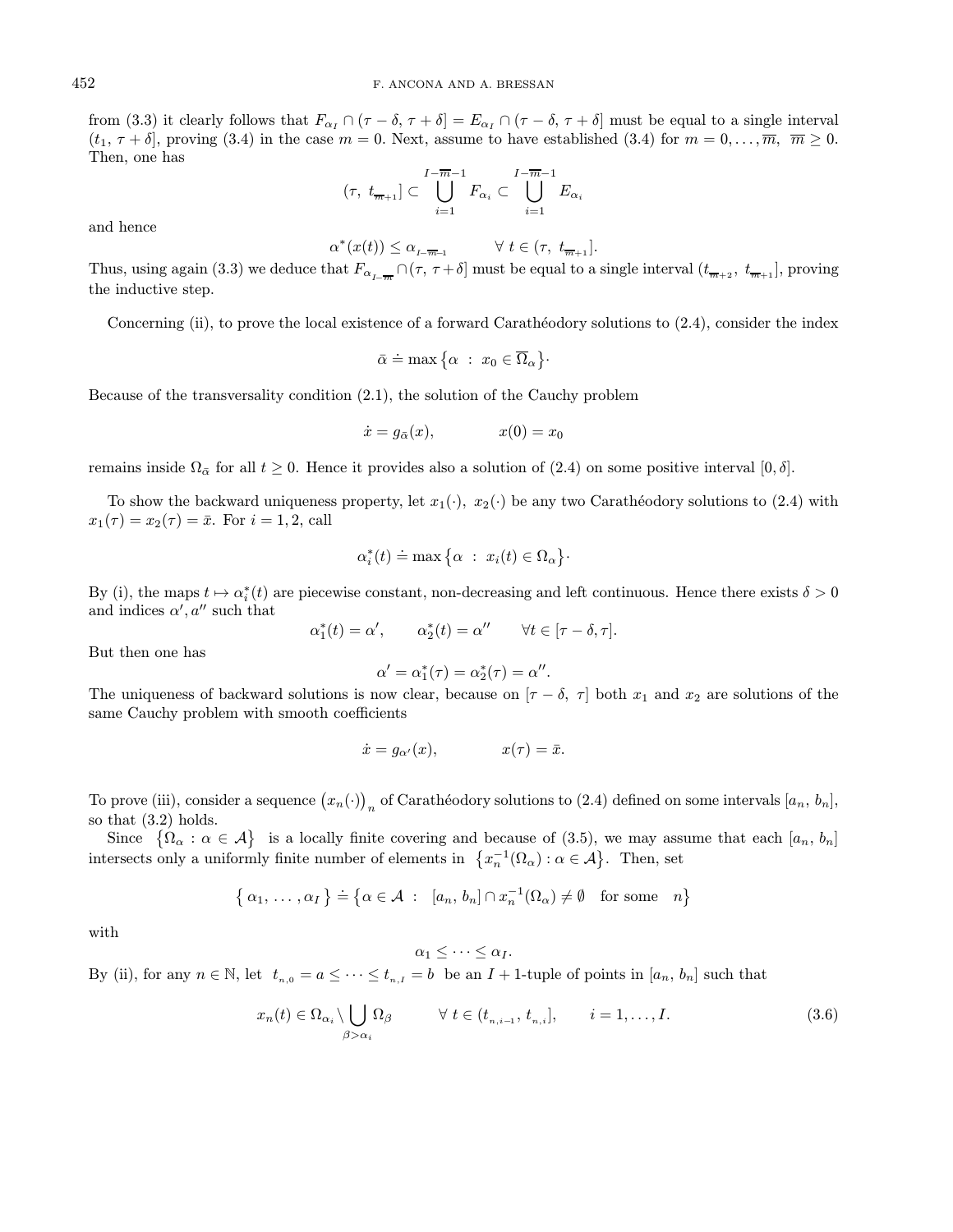The set  $\{t \in [a_n, b_n] : x_n(t) \in \Omega_{\alpha_i} \setminus \bigcup_{\beta > \alpha_i} \Omega_{\beta}\}\$  may well be empty for some  $i = 1, \ldots, I, n \in \mathbb{N}$ , in which case one has  $t_{n,i-1} = t_{n,i}$ . Notice that, because of Definition 2.2, from (3.6) it follows

$$
x_n(t) = x_n(a) + \sum_{\ell=1}^{i-1} \int_{t_{n,\ell-1}}^{t_{n,\ell}} g_{\alpha_\ell}(x_n(s)) \, ds + \int_{t_{n,i-1}}^t g_{\alpha_i}(x_n(s)) \, ds \qquad \forall \ t \in [t_{n,i-1}, t_{n,i}]. \tag{3.7}
$$

On the other hand, by possibly taking a subsequence, we may assume that any  $(t_{n,i})_n$ ,  $i = 0, \ldots, I$ , converges in  $[a, b]$  and set

$$
\hat{t}_i \doteq \lim_{n \to \infty} t_{n,i} \qquad i = 0, \dots, I.
$$

Then, since

$$
(\hat{t}_{i-1}, \hat{t}_i) = \bigcup_{k=1}^{\infty} \bigcap_{n=k}^{\infty} (t_{n,i-1}, t_{n,i}],
$$

from  $(3.5-3.7)$  we deduce

$$
\hat{x}(t) \in \overline{\Omega}_{\alpha_i} \setminus \bigcup_{\beta > \alpha_i} \Omega_{\beta},
$$
\n
$$
\hat{x}(t) = \hat{x}(a) + \sum_{\ell=1}^{i-1} \int_{\hat{t}_{\ell-1}}^{\hat{t}_{\ell}} g_{\alpha_{\ell}}(\hat{x}(s)) \ ds + \int_{\hat{t}_{i-1}}^{t} g_{\alpha_i}(\hat{x}(s)) \ ds
$$
\n
$$
\forall \ t \in [\hat{t}_{i-1}, \hat{t}_i], \qquad i = 1, \dots, I. \tag{3.8}
$$

This, in particular, means that  $\hat{x}(\cdot)$  is the classical solution to

$$
\dot{x} = g_{\alpha_i}(x)
$$

on  $[\hat{t}_{i-1}, \hat{t}_i]$ , and that

$$
\dot{\hat{x}}(s-) = g_{\alpha_i}(x(s)) \qquad \forall \ s \in (\hat{t}_{i-1}, \, \hat{t}_i].
$$

Moreover observe that, because of the transversality condition (2.1), the set  $\{t \in [\hat{t}_{i-1}, \hat{t}_i] : \hat{x}(t) \in \partial \Omega_{\alpha_i}\}\$ is nowhere dense in  $[\hat{t}_{i-1}, \hat{t}_i]$ . Thus, if s is any point in  $(\hat{t}_{i-1}, \hat{t}_i]$  such that  $\hat{x}(s) \in \partial \Omega_{\alpha_i}$ , there will be some increasing sequence  $(s_n)_n \subset (\hat{t}_{i-1}, \hat{t}_i)$  converging to s and such that  $\hat{x}(s_n) \in \Omega_{\alpha_i}$ . But this yields a contradiction to (2.1) since then

$$
0 \leq \lim_{n \to \infty} \left\langle \frac{\hat{x}(s) - \hat{x}(s_n)}{s - s_n}, \mathbf{n}(\hat{x}(s)) \right\rangle = \left\langle \dot{\hat{x}}(s-), \mathbf{n}(\hat{x}(s)) \right\rangle = \left\langle g_{\alpha_i}(\hat{x}(s)), \mathbf{n}(\hat{x}(s)) \right\rangle.
$$

Hence, recalling the definition (2.2), from (3.8) we derive

$$
\hat{x}(t) \in \Omega_{\alpha_i} \setminus \bigcup_{\beta > \alpha_i} \Omega_{\beta} \qquad \forall t \in (\hat{t}_{i-1}, \hat{t}_i], \qquad i = 1, \dots, I,
$$

$$
\hat{x}(t) = \hat{x}(a) + \int_a^t g(\hat{x}(s)) \ ds \qquad \forall t \in [a, b],
$$

proving that  $\hat{x} : [a, b] \mapsto \Omega$  is the Carathéodory solution to (2.4) on [a, b].

Concerning (iv), consider now a sequence  $x_{\pi_n} : [a, b] \mapsto \Omega$  of forward Euler  $\pi$ -solutions to (2.4) associated with partitions

$$
\pi_n=\left\{\tilde{t}_{_{n,0}}\,,\ldots,\,\tilde{t}_{_{n,N_{\pi_n}}}\right\}
$$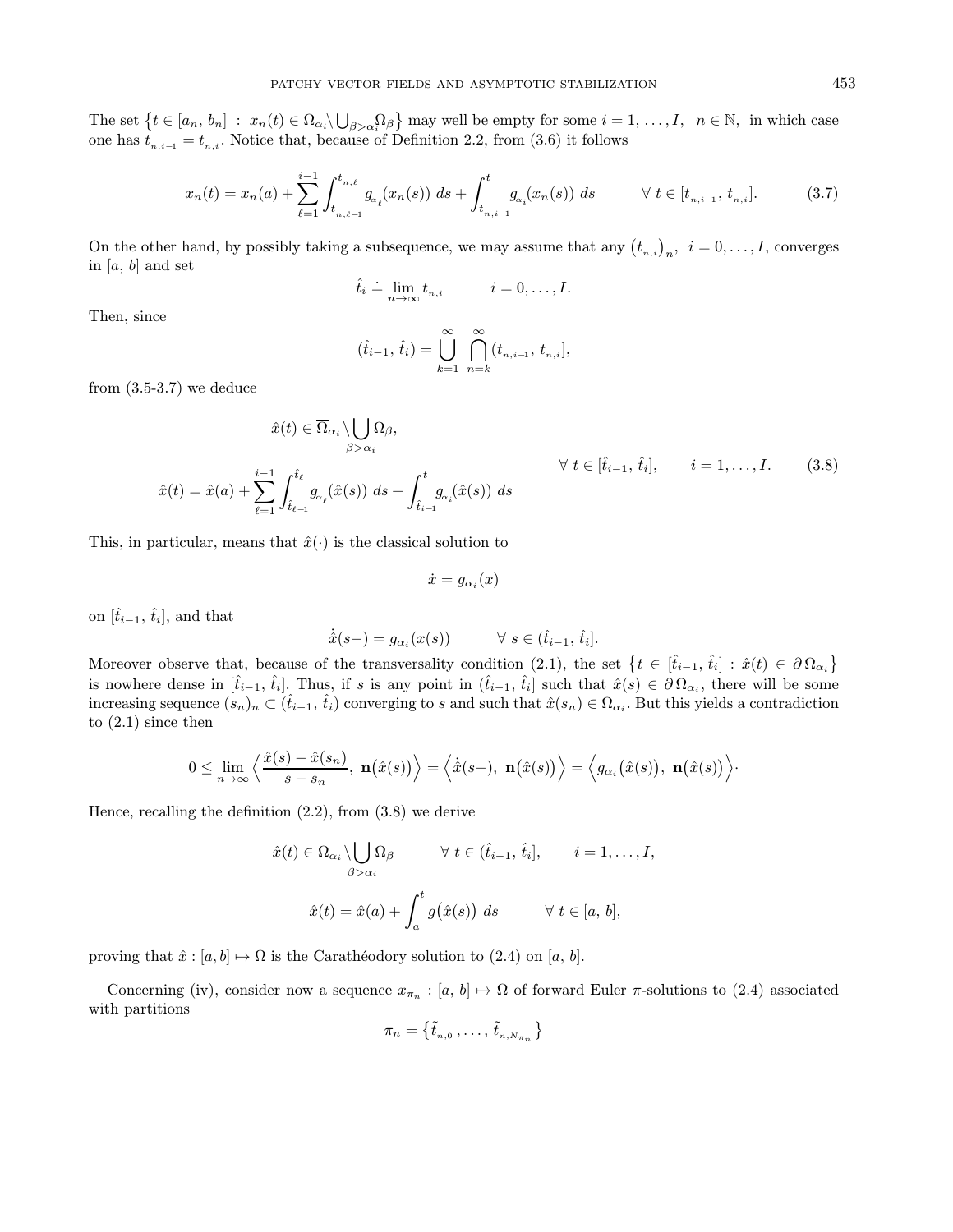having initial error  $\eta_{\pi_n}$  and discrete external disturbance

$$
\{c_{n,0},\ldots,c_{n,N\pi n}\}.
$$

Assume that maximal mesh size  $\delta_{\pi_n} = \sup_i (\tilde{t}_{n,i+1} - \tilde{t}_{n,i}),$  initial measurement error  $\eta_{\pi_n}$  and external disturbance  $\zeta_{\pi_n} = \sup_i |c_{n,i}|$  are such that

$$
\lim_{n \to \infty} \delta_{\pi_n} = 0, \qquad \lim_{n \to \infty} \eta_{\pi_n} = 0, \qquad \lim_{n \to \infty} \zeta_{\pi_n} = 0,
$$
\n(3.9)

and that  $(x_{\pi_n})_n$  converges uniformly on [a, b], as  $n \to \infty$ , to some function  $\hat{x} : [a, b] \mapsto \Omega$ . Here, it is not restrictive to suppose  $\Omega$  to be bounded since, otherwise, one can clearly replace it with a neighborhood of  $\hat{x}([a, b])$  that contains all the sets  $x_{\pi_n}([a, b])$ , for n sufficiently large. Observe that, since  $\{\Omega_\alpha : \alpha \in \mathcal{A}\}\$ is a locally finite covering of  $\Omega$ , the interval [a, b] intersects only a uniformly finite number of elements in  $\{x_{\pi_n}^{-1}(\Omega_\alpha): \alpha \in \mathcal{A}\}\.$  Then, set

$$
\{\alpha_1, \ldots, \alpha_I\} \doteq \{\alpha \in \mathcal{A} \; : \; \exists n \text{ s.t. } [a, b] \cap x_{\pi_n}^{-1}(\Omega_\alpha) \neq \emptyset\}
$$

with

$$
\alpha_1 \leq \cdots \leq \alpha_I.
$$

Moreover, because each field  $g_{\alpha_i}$  is smooth on  $\overline{\Omega}_{\alpha_i}$  and satisfies condition (2.1) at the boundary  $\partial \Omega_{\alpha_i}$ , one can choose  $0 < \rho$  and find some constants  $L, C > 0$ , so that

$$
\sup_{\substack{x \in B(\overline{\Omega}_{\alpha_i}, \rho) \\ i \in \{1, \dots, I\}}} |g_{\alpha_i}(x)| \le L, \qquad \sup_{\substack{x \in B(\overline{\Omega}_{\alpha_i}, \rho) \\ i \in \{1, \dots, I\}}} |Dg_{\alpha_i}(x)| \le C, \tag{3.10}
$$

$$
c_{\rho} \doteq \sup \left\{ \langle g_{\alpha_i}(y), \mathbf{n}(x) \rangle : x \in \partial \Omega_{\alpha_i}, y \in B(x, \rho) \cap \Omega_{\alpha_i}, i = 1, ..., I \right\} < 0. \tag{3.11}
$$

The bound (3.10), in particular, implies that if  $\eta_{\pi_n} < \rho$  one has

$$
\left|x_{\pi_n}(t)-x_{\pi_n}(s)\right| \leq \left(L+\zeta_{\pi_n}\right)\delta_{\pi_n} \qquad \forall \ t,s \in [\tilde{t}_{n,m-1},\tilde{t}_{n,m}], \qquad 1 \leq m \leq N_{\pi_n}.\tag{3.12}
$$

Hence, from (3.11-3.12) we deduce that, if n is large enough so that  $\delta_{\pi_n}$ ,  $\alpha_{\pi_n}$ ,  $\eta_{\pi_n}$  are sufficiently small, for all  $m = 1, \ldots, N_{\pi_n}$  there holds

$$
\left| x_{\pi_n}(\tilde{t}_{n,m}) - x_{\pi_n}(\tilde{t}_{n,m-1}) \right| < \rho/2,
$$
\n
$$
x_{\pi_n}(\tilde{t}_{n,m-1}) \in \Omega_{\alpha_i} \setminus \bigcup_{\beta > \alpha_i} \Omega_{\beta} \implies x_{\pi_n}(\tilde{t}_{n,m}) \in \bigcup_{\beta \ge \alpha_i} \Omega_{\beta}.
$$
\n
$$
(3.13)
$$

Therefore, as in the proof of (iii), using (3.13) we find, for any n, an I+1-tuple of points  $t_{n,0} = a \leq \cdots \leq t_{n,I} = b$ , such that

$$
x_{\pi_n}(\tilde{t}_{n,m}) \in \Omega_{\alpha_i} \setminus \bigcup_{\beta > \alpha_i} \Omega_{\beta} \qquad \forall \ \tilde{t}_{n,m} \in (t_{n,i-1}, t_{n,i}], \qquad i = 1, \dots, I. \tag{3.14}
$$

By possibly taking a subsequence, each  $(t_{n,i})_n$  will converge in [a, b]. We can thus set

$$
\hat{t}_i \doteq \lim_{n \to \infty} t_{n,i} \qquad i = 0, \dots, I.
$$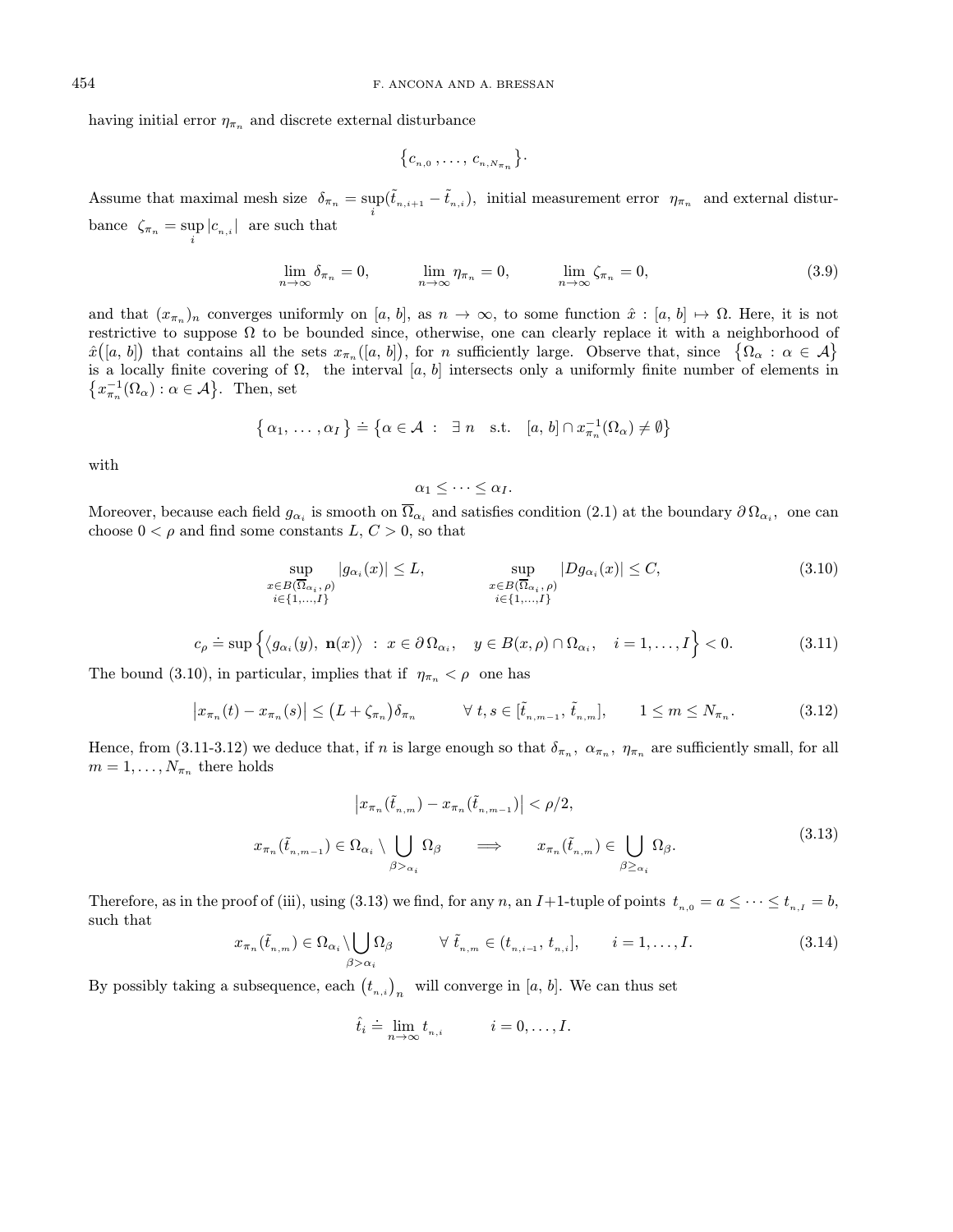Hence, from (3.14) we deduce

$$
\hat{x}(t) \in \overline{\Omega}_{\alpha_i} \setminus \bigcup_{\beta > \alpha_i} \Omega_{\beta}, \qquad \forall \ t \in [\hat{t}_{i-1}, \hat{t}_i], \qquad i = 1, \dots, I. \tag{3.15}
$$

On the other hand observe that, if  $\bar{s}$  is any point in  $(\hat{t}_{i-1}, \hat{t}_i)$  such that  $\hat{x}(\bar{s}) \in \partial \Omega_{\alpha_i}$ , one can find an increasing sequence of partition points  $\tilde{t}_{n,m_n} \in (t_{n,i-1}, t_{n,i})$  of  $\pi_n$  converging to  $\bar{s}$  slowly enough so that

$$
\limsup_{n\to\infty}\frac{\hat{x}(\bar{s})-x_{\pi_n}(\tilde{t}_{n,m_n})}{\bar{s}-\tilde{t}_{n,m_n}}=\limsup_{n\to\infty}\frac{x_{\pi_n}(\bar{s})-x_{\pi_n}(\tilde{t}_{n,m_n})}{\bar{s}-\tilde{t}_{n,m_n}}.
$$

Moreover, for  $n$  large enough, one can assume that

$$
(\tilde{t}_{n,m_n}, \bar{s}) \subset (t_{n,i-1}, t_{n,i}),
$$
  

$$
|\langle c_{n,\ell}, \mathbf{n}(\hat{x}(\bar{s})\rangle| < |c_{\rho}|/2 \qquad \forall \ell,
$$
  

$$
|x_{\pi_n}(t) - \hat{x}(\bar{s})| < \rho \qquad \forall t \in [\tilde{t}_{n,m_n}, \bar{s}],
$$

where  $\rho$ ,  $c_{\rho}$ , are as in (3.10-3.11). But then, letting

$$
\tilde{t}_{\scriptscriptstyle n,m_n}<\cdots<\tilde{t}_{\scriptscriptstyle n,m_p}\leq \bar{s}
$$

denote the partition points of  $\pi_n$  lying between  $\tilde{t}_{n,m_n}$  and  $\bar{s}$ , setting  $\tilde{t}_{n,m_{p+1}} \doteq \bar{s}$  and using (3.12), one would derive a contradiction since

$$
0 \leq \limsup_{n \to \infty} \left\langle \frac{\hat{x}(\bar{s}) - x_{\pi_n}(\tilde{t}_{n,m_n})}{\bar{s} - \tilde{t}_{n,m_n}}, \ \mathbf{n}(\hat{x}(\bar{s})) \right\rangle = \limsup_{n \to \infty} \left\langle \frac{x_{\pi_n}(\bar{s}) - x_{\pi_n}(\tilde{t}_{n,m_n})}{\bar{s} - \tilde{t}_{n,m_n}}, \ \mathbf{n}(\hat{x}(\bar{s})) \right\rangle
$$
  
= 
$$
\limsup_{n \to \infty} (\tilde{t}_{n,m_{p+1}} - \tilde{t}_{n,m_n})^{-1} \sum_{\ell=m_n}^{m_p} (\tilde{t}_{n,\ell+1} - \tilde{t}_{n,\ell}) \left\langle g_{\alpha_i}(x_{\pi_n}(\tilde{t}_{n,\ell})) + c_{n,\ell}, \ \mathbf{n}(\hat{x}(\bar{s})) \right\rangle \leq -|c_p|/2.
$$

Whence, by (3.15), it must be

$$
\hat{x}(t) \in \Omega_{\alpha_i} \setminus \bigcup_{\beta > \alpha_i} \Omega_{\beta}, \qquad \forall \ t \in (\hat{t}_{i-1}, \hat{t}_i), \qquad i = 1, \dots, I. \tag{3.16}
$$

Next, set

$$
J_n \doteq \bigcup_{\{1 \le i \le I \; : \; \hat{t}_{i-1} \neq \hat{t}_i\}} (t_{n,i-1},\, t_{n,i}]
$$

and, since  $x_{\pi_n}(t_{n,i}) \to \hat{x}(\hat{t}_i)$ , let n be large enough so that

$$
\delta_{\pi_n} \ll \inf \left\{ (t_{n,i} - t_{n,i-1}) \ : \ \hat{t}_{i-1} \neq \hat{t}_i, \quad 1 \le i \le I \right\}.
$$
\n(3.17)

Then, if  $t_{n,i}$  is a point satisfying (3.14) such that  $\hat{t}_{i-1} \neq \hat{t}_i$ , and  $\tilde{t}_{n,\ell}$  denotes any partition point of  $\pi_n$  in  $(t_{n,i-1},\,t_{n,i}),$  one has

$$
\left|x_{\pi_n}(\tilde t_{n,\ell})-x_{\pi_n}(t)\right|\leq (L+\zeta_{\pi_n})\delta_{\pi_n}\qquad \quad \forall\,\, t\in \left(t_{n,i-1}+\delta_{\pi_n},\, t_{n,i}\right)\cap (\tilde t_{n,\ell},\, \tilde t_{n,\ell+1}).
$$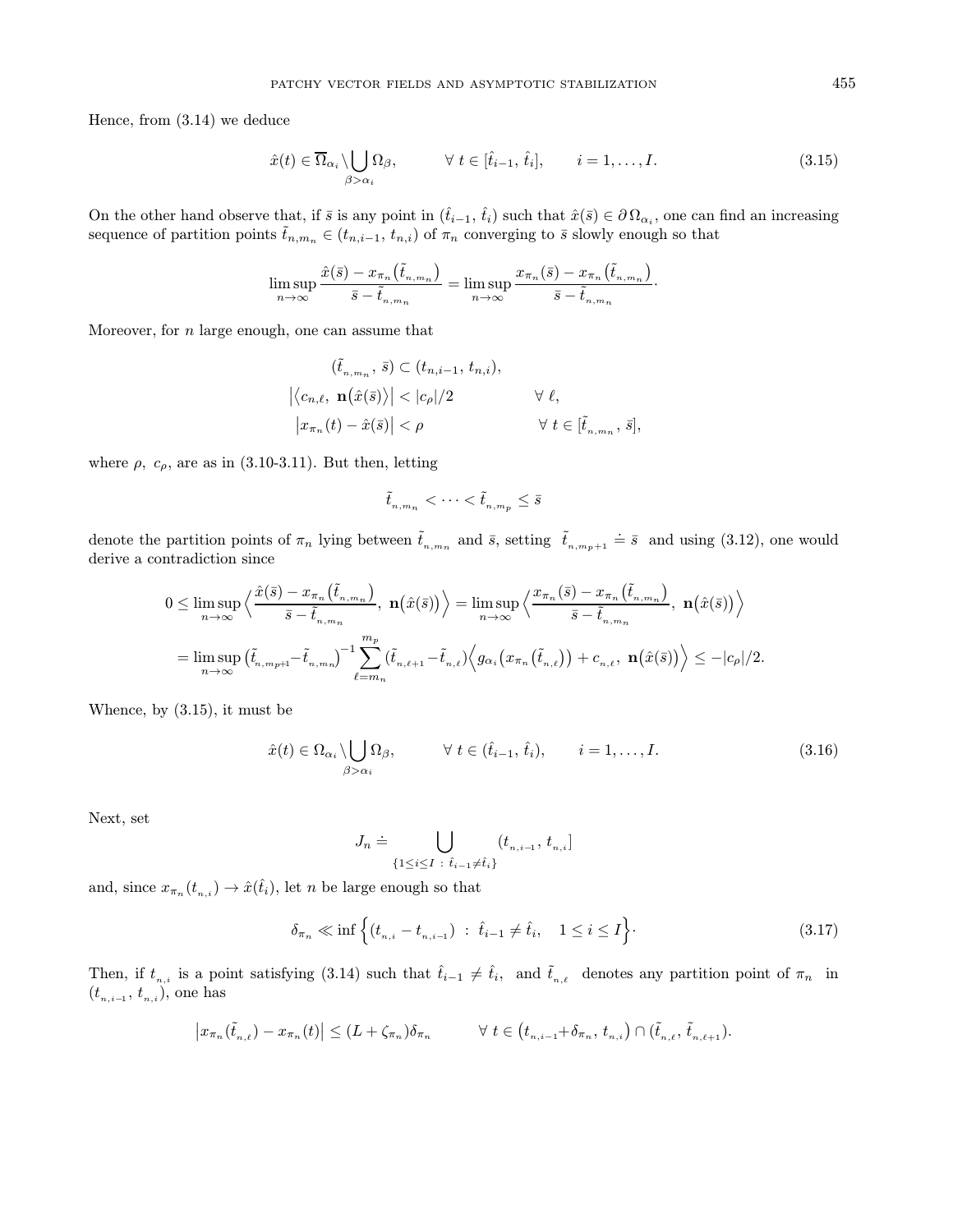Thus, there follows

$$
\begin{aligned} \left| \dot{x}_{\pi_n}(t) - g_{\alpha_i}(x_{\pi_n}(t)) \right| &= \left| g(x_{\pi_n}(t)) + c_{n,\ell} - g_{\alpha_i}(x_{\pi_n}(t)) \right| = \left| g_{\alpha_i}(x_{\pi_n}(\tilde{t}_{n,\ell})) + c_{n,\ell} - g_{\alpha_i}(x_{\pi_n}(t)) \right| \\ &\le \left| g_{\alpha_i}(x_{\pi_n}(\tilde{t}_{n,\ell})) - g_{\alpha_i}(x_{\pi_n}(t)) \right| + \zeta_{\pi_n} \\ &< C\big(L + \zeta_{\pi_n}\big)\delta_{\pi_n} + \zeta_{\pi_n}, \qquad \forall \ t \in \big(t_{n,i-1} + \delta_{\pi_n}, \ t_{n,i}\big). \end{aligned}
$$

Hence, for any  $i = 1, \ldots I$ , and any  $t \in [a, b] \cap [t_{n,i-1}, t_{n,i}]$ , if n is large enough so that  $\eta_{\pi_n} < \rho$  with  $\rho$  as in (3.10), we have

$$
\left| x_{\pi_n}(t) - x_{\pi_n}(a) - \int_a^t g(x_{\pi_n}(s)) ds \right| \le \sum_{j=1}^{i-1} \int_{t_{n,j-1} + \delta_{\pi_n}}^{t_{n,j}} \left| \dot{x}_{\pi_n}(s) - g_{\alpha_j}(x_{\pi_n}(s)) \right| ds
$$
  
+ 
$$
\int_{t_{n,i-1} + \delta_{\pi_n}}^{t} \left| \dot{x}_{\pi_n}(s) - g_{\alpha_i}(x_{\pi_n}(s)) \right| ds + (I\delta_{\pi_n} + |J_n|) 2L
$$
  

$$
\le (t - a) \left[ C\left(L + \zeta_{\pi_n}\right) \delta_{\pi_n} + \zeta_{\pi_n} \right] + \left(I\delta_{\pi_n} + |J_n| \right) 2L.
$$
 (3.18)

Letting  $n \to \infty$  in (3.18), since  $\zeta_{\pi_n}$ ,  $\delta_{\pi_n}$ ,  $|J_n| \to 0$ , we obtain

$$
\left|\hat{x}(t) - \hat{x}(a) - \int_a^t g(\hat{x}(s)) \ ds\right| = 0 \qquad \forall \ t \in [a, b]
$$

proving that  $\hat{x}(\cdot)$  is the Carathéodory solution to (2.4) on [a, b].

Assume now that a given function  $\hat{x} : [a, b] \mapsto \Omega$  is a Carathéodory solution of (2.4) on [a, b]. We shall construct a sequence  $(x_{\pi_n})_n$  of forward Euler  $\pi$ -solutions to (2.4) perturbed by some external disturbance which converge, uniformly on  $[a, b]$ , to  $\hat{x}$  as mesh size and external disturbance both tend to zero. Let

$$
\{\alpha_1, \ldots, \alpha_I\} \doteq \{\alpha \in \mathcal{A} \; : \; [a, b] \cap \hat{x}^{-1}(\Omega_\alpha) \neq \emptyset\}
$$

with

$$
\alpha_1 < \cdots < \alpha_I.
$$

By (ii), denote  $\hat{t}_0 = a < \cdots < \hat{t}_I = b$  an  $I + 1$ -tuple of points in [a, b] such that

$$
\hat{x}(t) \in \Omega_{\alpha_i} \setminus \bigcup_{\beta > \alpha_i} \Omega_{\beta} \qquad \forall \ t \in (\hat{t}_{i-1}, \hat{t}_i], \qquad i = 1, \dots, I. \tag{3.19}
$$

Next, for any  $n \in \mathbb{N}$ , define the partition  $\pi_n = \{\tilde{t}_{n,\ell}; 0 \leq \ell \leq nI\}$  by setting

$$
\tilde{t}_{n,0} = a, \qquad \qquad \tilde{t}_{n,ni+m} = \tilde{t}_{n,ni} + \frac{m}{n} (\hat{t}_{i+1} - \hat{t}_i) \qquad i = 0,\ldots, I-1, \qquad m = 1,\ldots,n.
$$

Then, since  $\hat{x}(\cdot)$  is the classical solution to

 $\dot{x} = g_{\alpha_i}(x)$ on  $[\hat{t}_{i-1}, \hat{t}_i]$ , for every  $m = 1, \ldots, n$ , choose  $s_{n,n+i+m} \in (\tilde{t}_{n,n+i+m}, \tilde{t}_{n,n+i+m+1})$  such that

$$
g_{\alpha_{i+1}}\left(\hat{x}(s_{n,n+i+m})\right) = \dot{\hat{x}}(s_{n,n+i+m}) = \frac{\hat{x}(\tilde{t}_{n,n+i+m+1}) - \hat{x}(\tilde{t}_{n,n+i+m})}{\tilde{t}_{n,n+i+m+1} - \tilde{t}_{n,n+i+m}}.
$$
\n(3.20)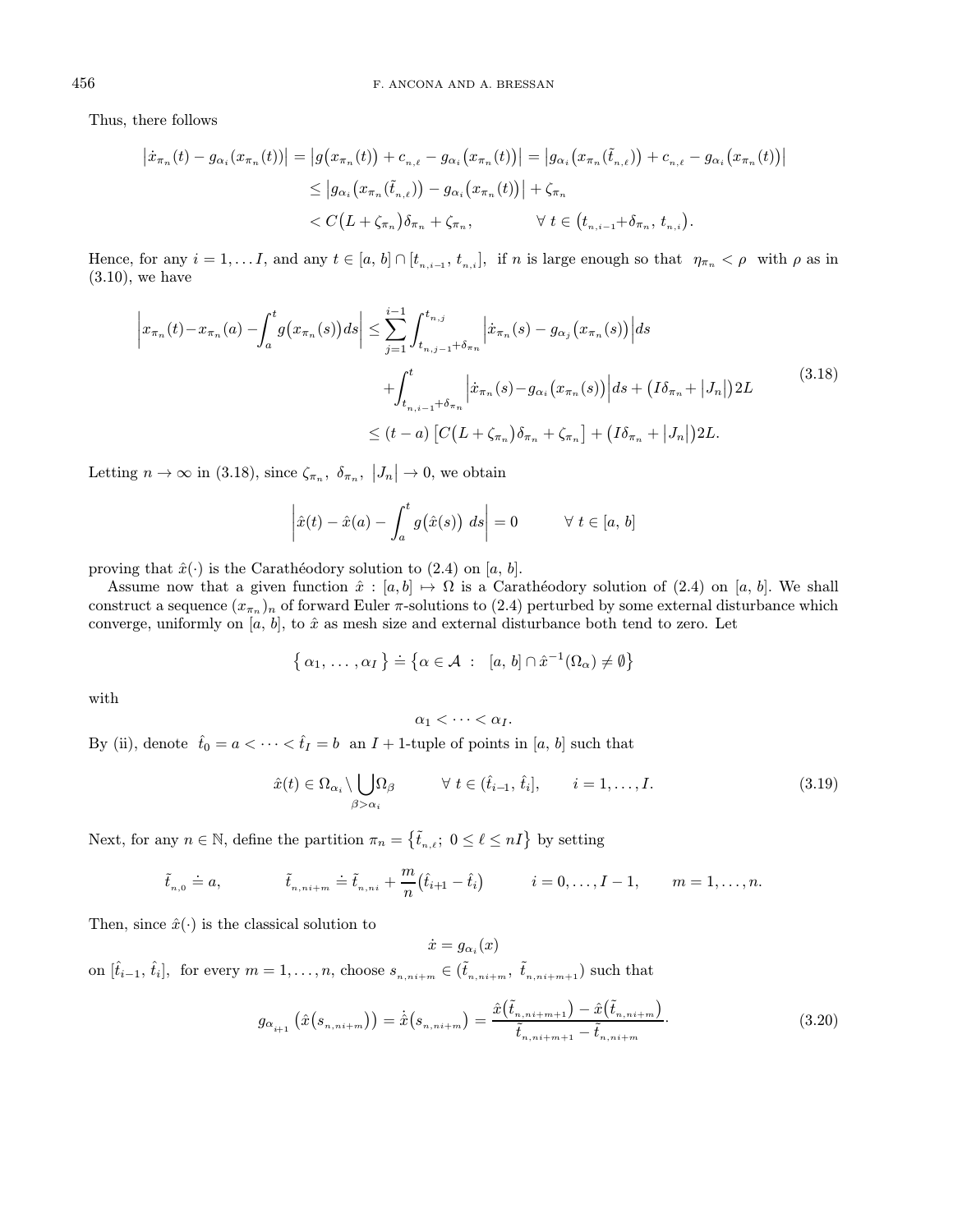Moreover, by (3.19),  $\hat{x}(a) \in \overline{\Omega_{\alpha_1} \setminus \bigcup_{\beta > \alpha_1} \Omega_{\beta}}$  and hence there will be a sequence  $(e_n)_n$  in  $\mathbb{R}^n$ , with  $\eta_n \doteq |e_n| \to 0$ as  $n \to \infty$ , such that

$$
\hat{x}(a) + e_n \in \Omega_{\alpha_1} \setminus \bigcup_{\beta > \alpha_1} \Omega_{\beta} \qquad \forall n. \tag{3.21}
$$

In connection with the partition  $\pi_n$ , let  $x_{\pi_n}$  be the forward Euler  $\pi$ -solution to (2.4) perturbed by the discrete external disturbance

$$
c_{n,n+i+m} = g_{\alpha_{i+1}}(\hat{x}(s_{n,n+i+m})) - g_{\alpha_{i+1}}(\hat{x}(\tilde{t}_{n,n+i+m})) \qquad i = 0,\ldots, I-1, \qquad m = 1,\ldots,n,
$$
 (3.22)

with initial measurement error  $e_n$  as above, and with initial condition  $x_{\pi_n}(a) = \hat{x}(a)$ . Notice that  $\zeta_{\pi_n}$  = sup i,m  $|c_{n,n+1}| \to 0$  as  $n \to \infty$ , and  $x_{\pi_n}$  is recursively defined by

$$
x_{\pi_n}(t) = \begin{cases} \hat{x}(a) + g(\hat{x}(a) + e_n)(t - a) & \text{if } t \in [a, \tilde{t}_{n,1}], \\ \\\\ x_{\pi_n}(\tilde{t}_{n,ni+m}) + \frac{\hat{x}(\tilde{t}_{n,ni+m+1}) - \hat{x}(\tilde{t}_{n,ni+m})}{\tilde{t}_{n,ni+m+1} - \tilde{t}_{n,ni+m}}(t - \tilde{t}_{n,ni+m}) & \text{if } t \in [\tilde{t}_{n,ni+m}, \tilde{t}_{n,ni+m+1}] \\ \text{if } n \in [a, n, i+m, j, n, i+m, j, n, i+m, j, n, i+m, j, n, i+m, j, n, i+m, j, n, i+m, j, n, i+m, j, n, i+m, j, n, i+m, j, n, i+m, j, n, i+m, j, n, i+m, j, n, i+m, j, n, i+m, j, n, i+m, j, n, i+m, j, n, i+m, j, n, i+m, j, n, i+m, j, n, i+m, j, n, i+m, j, n, i+m, j, n, i+m, j, n, i+m, j, n, i+m, j, n, i+m, j, n, i+m, j, n, i+m, j, n, i+m, j, n, i+m, j, n, i+m, j, n, i+m, j, n, i+m, j, n, i+m, j, n, i+m, j, n, i+m, j, n, i+m, j, n, i+m, j, n, i+m, j, n, i+m, j, n, i+m, j, n, i+m, j, n, i+m, j, n, i+m, j, n, i+m, j, n, i+m, j, n, i+m, j, n, i+m, j, n, i+m, j, n, i+m, j, n, i+m, j, n, i+m, j, n, i+m, j, n, i+m, j, n, i+m, j, n, i+m, j, n, i+m, j, n, i+m, j, n, i+m, j, n, i+m, j, n, i+m, j, n, i+m, j, n, i+m, j, n, i+m, j, n, i+m, j, n, i+m, j, n, i+m, j, n, i+m, j, n, i+m, j, n, i+m, j, n, i+m, j, n, i+m, j, n, i+m, j, n, i+m, j, n, i+m, j, n, i+m, j, n, i+m, j, n, i+m, j, n, i+m, j,
$$

*i.e.*,  $x_{\pi_n}$  is precisely the polygonal function with vertices at the points  $\hat{x}(\tilde{t}_{n,\ell}), 0 \leq \ell \leq nI$ , of  $\hat{x}$ . Such polygonals converge uniformly to  $\hat{x}$  as mesh size

$$
\delta_{\pi_n} \doteq \frac{1}{n} \left[ \sup_{0 \le i \le I-1} \left| \hat{t}_{i+1} - \hat{t}_i \right| \right]
$$

tends to zero. Indeed, for  $n$  sufficiently large, we can assume that

$$
x_{\pi_n}(t) \in \overline{\Omega}_{\alpha_i} \qquad \forall t \in [\hat{t}_{i-1}, \hat{t}_i], \qquad i = 1, \ldots, I,
$$

and hence, letting  $C, L > 0$  be some constant such that

$$
\sup_{\substack{x \in \overline{\Omega}_{\alpha_i} \\ i \in \{1, \dots, I\}}} |g_{\alpha_i}(x)| \le L, \qquad \sup_{\substack{x \in \overline{\Omega}_{\alpha_i} \\ i \in \{1, \dots, I\}}} |Dg_{\alpha_i}(x)| \le C,
$$

from

$$
\dot{x}_{\pi_n}(t) = g_{\alpha_1}(\hat{x}(a) + e_n) \qquad t \in [a, \tilde{t}_{n,1}],
$$
  

$$
\dot{x}_{\pi_n}(t) = g_{\alpha_{i+1}}(\hat{x}(s_{n,n+i+m})) \qquad t \in (\tilde{t}_{n,n+i+m}, \tilde{t}_{n,n+i+m+1}) \qquad ni+m > 0,
$$

we deduce

$$
\left|x_{\pi_n}(t) - \hat{x}(t)\right| \leq \int_a^t \left|\dot{x}_{\pi_n}(s) - \dot{\hat{x}}(s)\right| \, ds \leq \left[(b-a)L + \eta_n\right] C \, \delta_{\pi_n}
$$

thus concluding the proof.

**An Example.** Consider the covering of  $\Omega \doteq \mathbb{R}^2$  consisting of

$$
\Omega_1 \doteq \Omega,
$$
  
\n
$$
\Omega_2 \doteq \{(x_1, x_2) \in \Omega : x_2 < -x_1^2\},
$$
  
\n
$$
\Omega_3 \doteq \{(x_1, x_2) \in \Omega : x_2 > x_1^2\},
$$

 $\Box$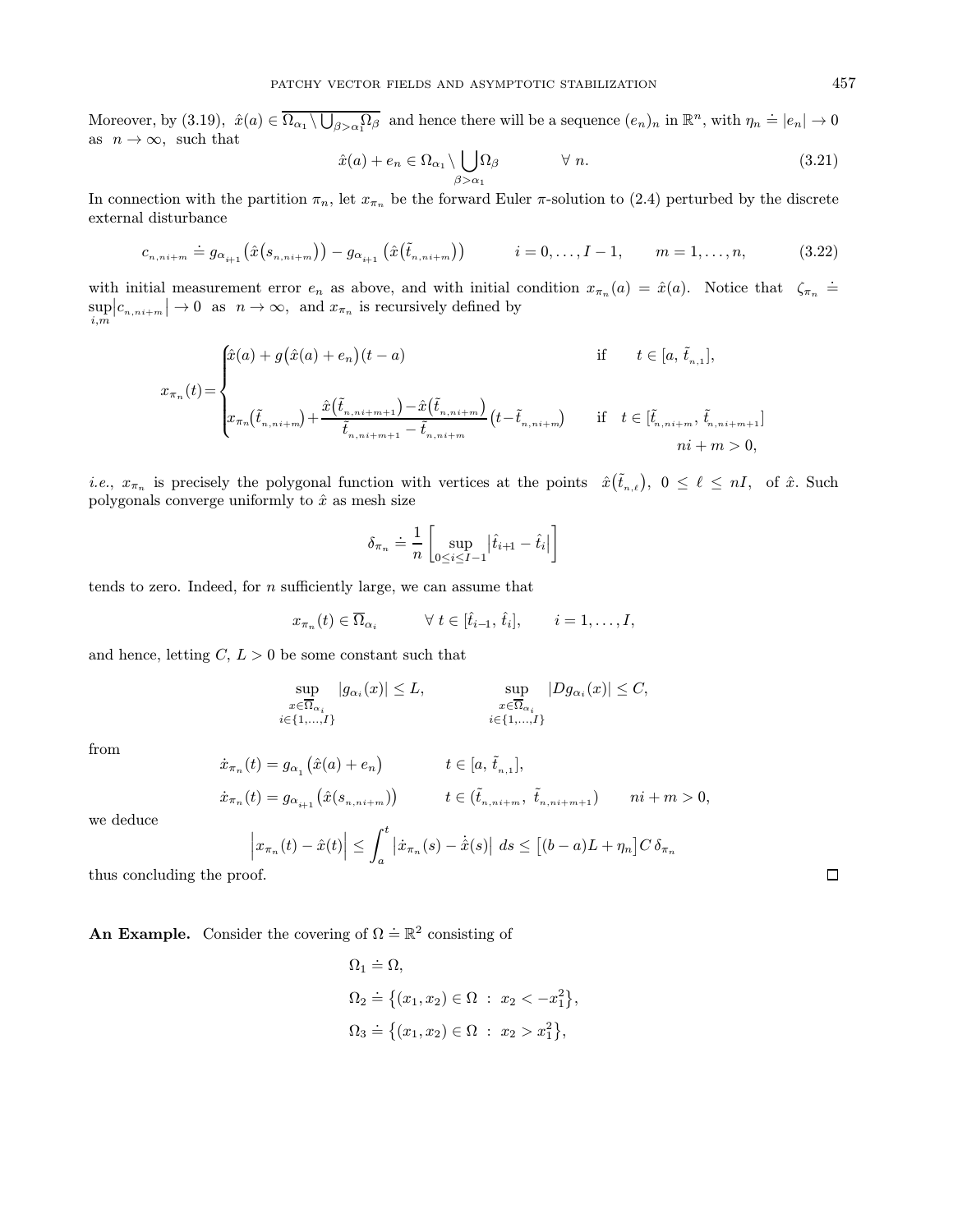

Figure 1

and the family of inward-pointing vector fields

$$
g_1 : \Omega_1 \to \mathbb{R}^2
$$
,  $f_1(x_1, x_2) = (1, 2x_1)$ ,  
\n $g_2 : \Omega_2 \to \mathbb{R}^2$ ,  $f_2(x_1, x_2) = (0, -1)$ ,  
\n $g_3 : \Omega_3 \to \mathbb{R}^2$ ,  $f_3(x_1, x_2) = (0, 1)$ .

Then, the vector field g on  $\Omega$  defined by

$$
g(x_1, x_2) = \begin{cases} (1, 2x_1) & \text{if } |x_2| \le x_1^2, \\ (0, -1) & \text{if } x_2 < -x_1^2, \\ (0, 1) & \text{if } x_2 > x_1^2, \end{cases}
$$

is the patchy vector field associated with  $\{\Omega_{\alpha} : \alpha = 1, 2, 3\}$  and  $\{g_{\alpha} : \alpha = 1, 2, 3\}$ . We shall compare now the set of Carathéodory solutions to the Cauchy problem

$$
\dot{x} = g(x), \qquad x(0) = (-1, 1), \tag{3.23}
$$

with the sets of various other types of generalized solutions considered in the literature.

1. Consider the set  $S_C^{\max}$  of maximal forward Carathéodory solutions to (3.23). Let  $\tilde{x}$  :  $[0,\infty) \mapsto \Omega$  be the map defined by

$$
\tilde{x}(t) \doteq \begin{cases}\n(-1+t, 1-2t+t^2) & \text{if } 0 \le t \le 1, \\
(0, 1-t) & \text{if } t \ge 1,\n\end{cases}
$$
\n(3.24)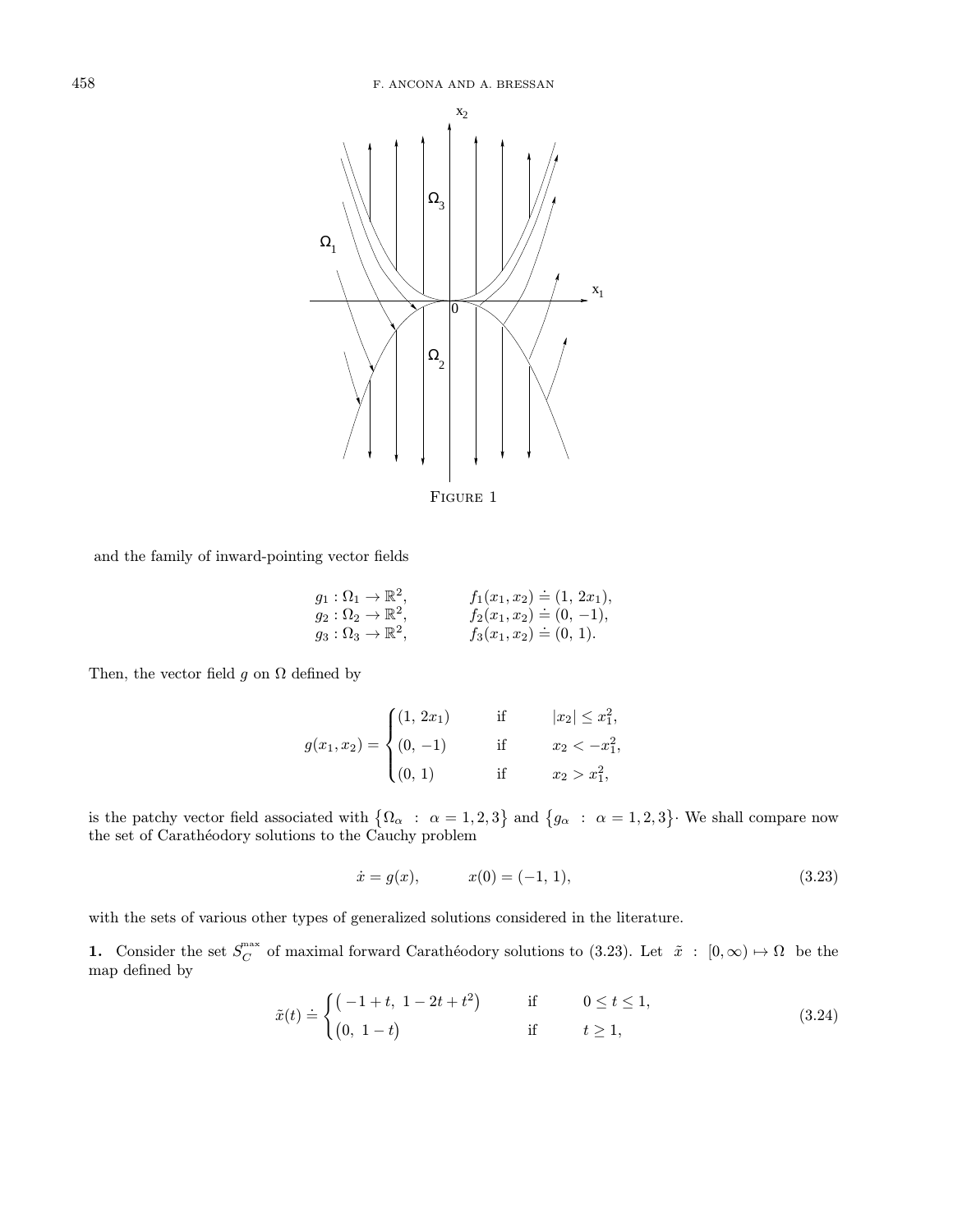and, for any fixed  $s \in \mathbb{R}^+$ , define the maps

$$
x_s : [0, \infty) \mapsto \Omega, \qquad x_s(t) \doteq \begin{cases} (-1+t, 1-2t+t^2) & \text{if } 0 \le t \le s, \\ (-1+s, 1-3s+s^2+t) & \text{if } t \ge s. \end{cases}
$$
 (3.25)

Then one has

$$
S_C^{\max} = \left\{ \tilde{x} \right\} \cup \left\{ x_s \ : \ 0 \le s \le \infty \right\}.
$$

2. Consider the set  $S_E^{\text{max}}$  of uniform limits of forward Euler-solutions to (3.23) without any (initial statemeasurement or external) perturbation, defined on  $[0, \infty)$ , *i.e.* the set of functions that are uniform limits of some sequence of polygonal maps recursively defined by

$$
x_{\pi}(0) = (-1, 1),
$$
  $x_{\pi}(t) = x_{\pi}(\tilde{t}_{i}) + g(x_{\pi}(\tilde{t}_{i}))(t - \tilde{t}_{i})$   $t \in [\tilde{t}_{i}, \tilde{t}_{i+1}],$ 

in connection with partitions  $\pi_n = \{\tilde{t}_{n,0}, \tilde{t}_{n,1}, \ldots, \tilde{t}_{n,N_{\pi_n}}\}$  of  $[0, \infty)$  having mesh size  $\delta_{\pi_n} \to 0$ . Then one has

$$
S_{E}^{\max }=\left\{ \tilde{x}\right\} \cup \big\{ x_{\infty }\big\} ,
$$

with  $\tilde{x}$  defined as in (3.24).

**3.** Consider the set  $S_S^{\text{max}}$  of uniform limits of sampling-solutions to (3.23) on  $[0, \infty)$ , *i.e.* the set of functions that are uniform limits of some sequence of piecewise smooth maps recursively obtained by solving

$$
\dot{x}_{\pi}(t) = g_{\alpha^*(x_{\pi}(\tilde{t}_i))}(x_{\pi}(t)) \qquad t \in [\tilde{t}_i, \tilde{t}_{i+1}],
$$

using as initial condition  $x_{\pi}(\tilde{t}_i)$  the endpoint of the solution on the preceding interval (and starting with  $x_{\pi}(0) = (-1, 1)$ , in connection with partitions  $\pi_n = {\tilde{t}_{n,0}, \tilde{t}_{n,1}, \ldots, \tilde{t}_{n,N_{\pi_n}}}$  of  $[0, \infty)$  having mesh size  $\delta_{\pi_n} \to 0$ . Then one has

$$
S_S^{\max} = \{x_{\infty}\},\
$$

with  $x_{\infty}$  defined as in (3.25).

4. Consider the set  $S_F^{\max}$  of Filippov solutions to (3.23) on [0,  $\infty$ ), *i.e.* the set of absolutely continuous function  $x : [0, \infty) \mapsto \Omega$  that satisfy

$$
\dot{x}(t) \in F(x(t)) \quad \text{a.e. } t > 0,
$$

with

$$
F(x) = \bigcap_{\delta > 0} \bigcap_{|\mathcal{N}|=0} \overline{\mathrm{co}} \, g\big(B(x,\delta) \setminus \mathcal{N}\big),
$$

where  $\overline{co}$  denotes the closed convex hull. For any fixed  $1 \leq r \leq \infty$ , define the maps

$$
y_r : [0, \infty) \mapsto \Omega, \qquad y_r(t) \doteq \begin{cases} (-1+t, 1-2t+t^2) & \text{if } 0 \le t \le 1, \\ (0, 0) & \text{if } 1 \le t \le r, \\ (0, r-t) & \text{if } t \ge r, \\ (r-t-t) & \text{if } 0 \le t \le 1, \\ (0, \infty) \mapsto \Omega, \qquad z_r(t) \doteq \begin{cases} (-1+t, 1-2t+t^2) & \text{if } 0 \le t \le 1, \\ (0, 0) & \text{if } 1 \le t \le r, \\ (0, -r+t) & \text{if } t \ge r. \end{cases} \qquad (3.26)
$$

Then one has

$$
S_F^{\max} = \{\tilde{x}\} \cup \{x_s \; : \; 0 \le s \le \infty\} \cup \{y_r \; : \; 1 \le r \le \infty\} \cup \{z_r \; : \; 1 \le r \le \infty\}
$$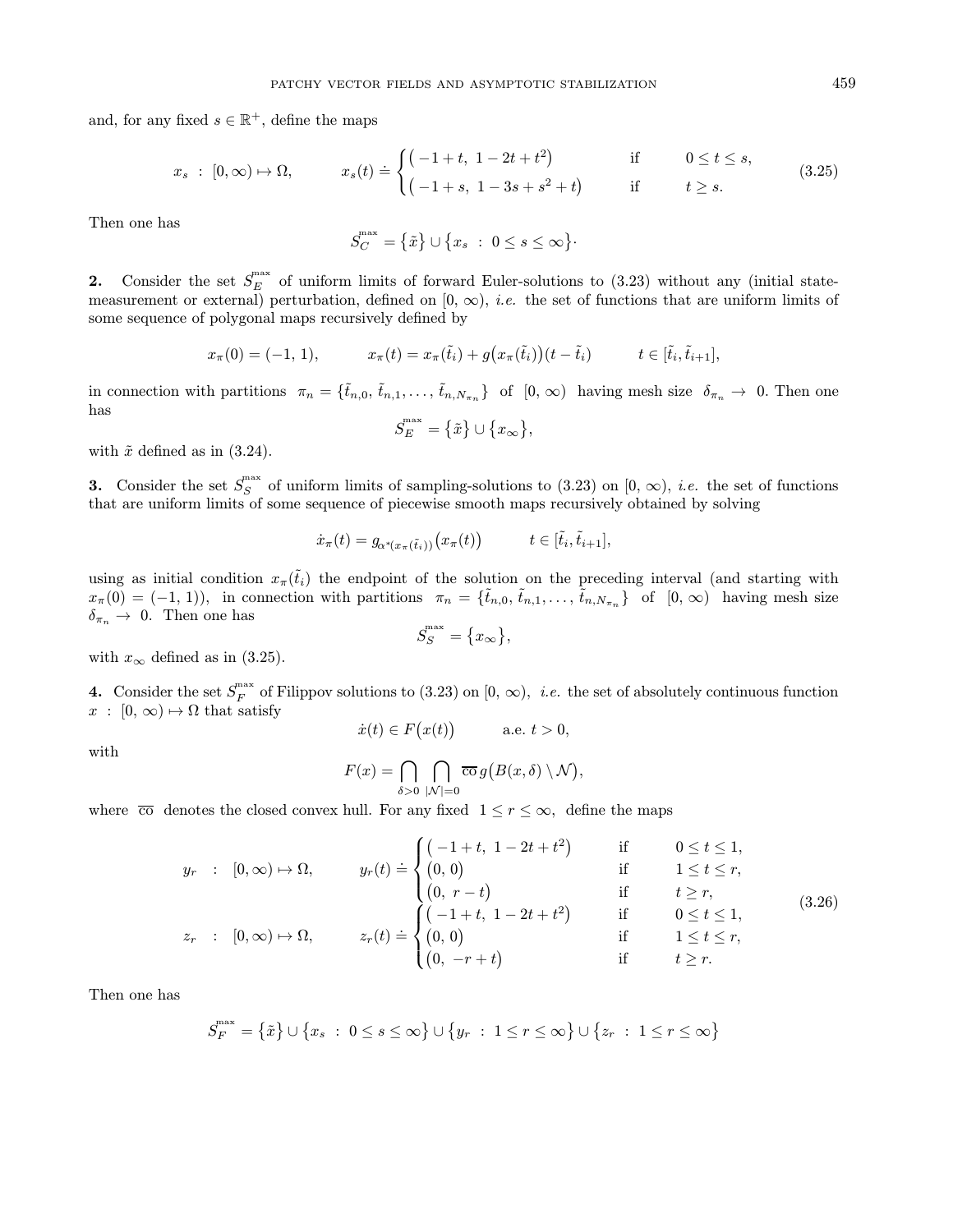with  $\tilde{x}$ ,  $x_s$ ,  $x_{\infty}$ ,  $y_r$ ,  $z_r$ , defined as in (3.24–3.26).

We remark that the set  $S_C^{\text{max}}$  of Carthéodory solutions is disconnected, being the union of the two disjoint sets  $\{\tilde{x}\}\$ and  $\{x_s : 0 \le s \le \infty\}.$ 

The next Proposition provides analogous properties of those given by Proposition 3.1, for the trajectories of patchy vector fields subject to small external perturbations.

**Proposition 3.2.** Let  $\chi : \Omega \mapsto R^+$  be a continuous map, and  $G : \Omega \mapsto 2^{\mathbb{R}^n}$  an admissible multivalued perturbation of a smooth patchy vector field  $(\Omega, g, (\Omega_{\alpha}, g_{\alpha})_{\alpha \in A})$  defined by

$$
G(x) \doteq g(x) + B(0, \chi(x)) \qquad x \in \Omega.
$$
\n(3.27)

Then the following holds.

(i) If  $t \mapsto x(t)$  is a Carathéodory solution to

$$
\dot{x} \in G(x),\tag{3.28}
$$

then the map  $t \mapsto \alpha^*(t) \doteq \max\{\alpha : x(t) \in \Omega_\alpha\}$  is non-decreasing and left continuous.

- (ii) For each  $x_0 \in \Omega$ ,  $t_0 \in \mathbb{R}$ , the Cauchy problem (3.28) with initial condition  $x(t_0) = x_0$  has at least one local forward Carathéodory solution.
- (iii) The set of Carathéodory solutions of  $(3.28)$  is closed in the topology of uniform convergence.

The proof is entirely similar to the one of Proposition 3.1.

# 4. Stabilization by patchy feedbacks

Toward the construction of a piecewise constant feedback which asymptotically stabilize a given asymptotically controllable system, we first establish two intermediate results.

**Proposition 4.1.** Let system  $(1.1)$  be globally asymptotically controllable to the origin. Then, for every  $0 < r < s$  there exist  $T = T(r, s) > 0$ ,  $R = R(r, s) > 0$ ,  $\chi = \chi(r, s) > 0$ , and a patchy feedback control  $U = U^{r,s}: D^{r,s} \mapsto K$  defined on some domain  $D^{r,s}$  satisfying

$$
B(0,s)\backslash\circ \to B(0,r)\subset D^{r,s}\subset B(0,R),\tag{4.1}
$$

such that, for any measurable map  $\zeta : [0, \infty) \mapsto \mathbb{R}^n$  with

$$
|\zeta(t)| \le \chi \quad \text{for a.e. } t > 0,
$$

and for any initial state  $x_0 \in D^{r,s} \setminus \overset{\circ}{B}(0,r)$ , the perturbed system (2.17) admits a Carathéodory trajectory starting from  $x_0$ . Moreover, for any such trajectory  $\gamma(\cdot)$ , there exists  $t_\gamma \leq T$ ,  $t_\gamma < \tau^{max}(\gamma)$ , such that

$$
|\gamma(t_{\gamma})| < r. \tag{4.2}
$$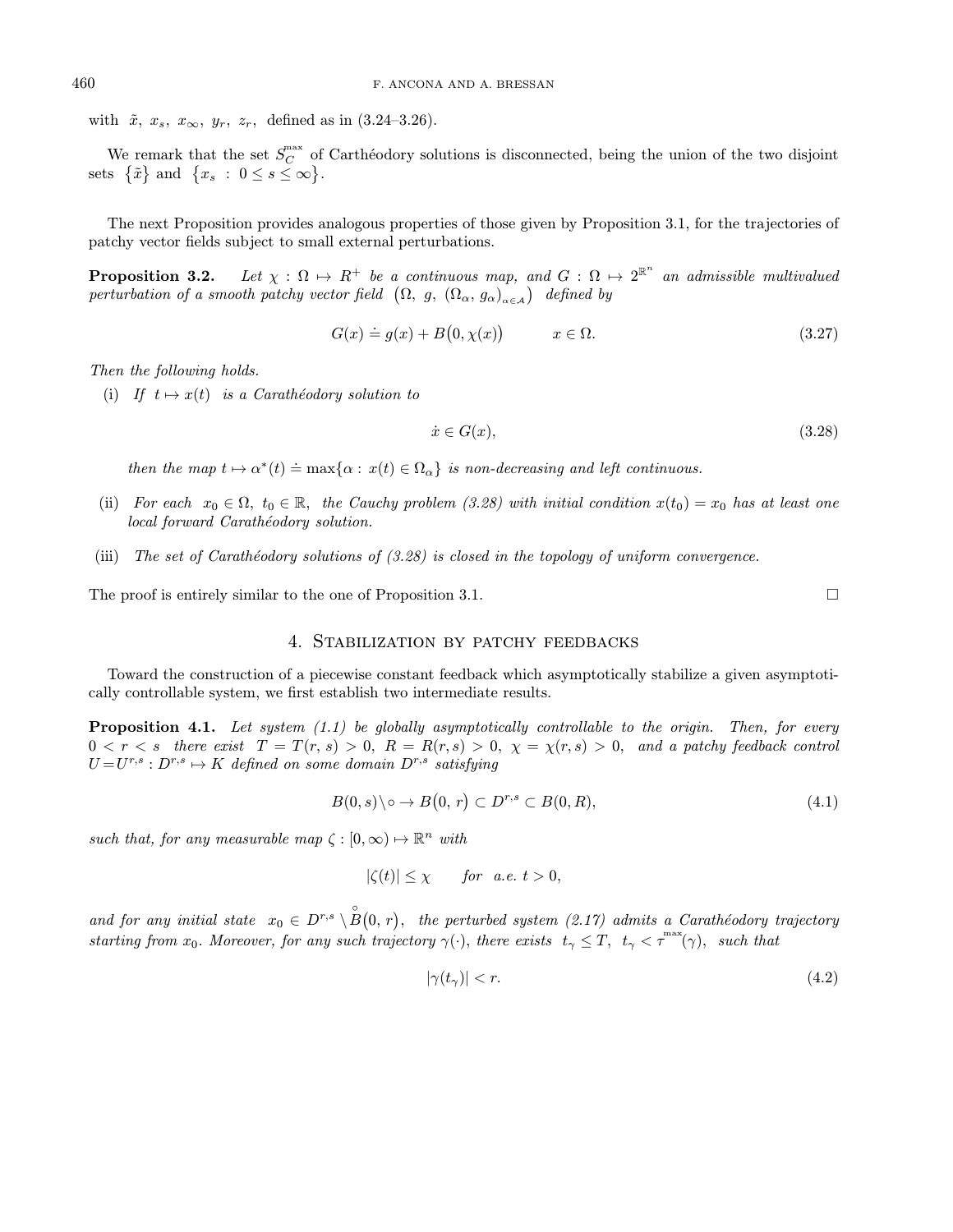Proof. The proof is given in three steps.

Step 1. Fix  $0 < r < s$ . Since (1.1) is globally asymptotically controllable and because the set of piecewise constant admissible controls is dense in the set of all admissible controls, for each  $x_0 \in B(0, s)$  we can find a piecewise constant admissible control  $u_0 = u_{x_0}$  and some constant  $T_0 = T_{x_0} > 0$  such that

$$
|x(T_0; x_0, u_0)| < r/2. \tag{4.3}
$$

Moreover, by possibly redefining  $u_0$ , we may assume that  $\gamma_0(\cdot) \doteq x(\cdot \,; x_0, u_0)$  takes different values at any two different poins  $t, t' \in [0, T_0]$ . Let  $t_{0,0} = 0 < t_{0,1} < \cdots < t_{0,N_0} = T_0$  be the points of discontinuity for  $u_0$  on  $[0, T_0]$  and  $k_{0,i} \in K$  the corresponding values of  $u_0$ , *i.e.* 

$$
u_0(t) = k_{0,j} \qquad \text{if} \qquad t \in (t_{0,j-1}, t_{0,j}), \qquad j = 1, \dots, N_0. \tag{4.4}
$$

Set

$$
M_0 = M_{x_0} \doteq \sup_{t \in [0, T_0]} |\gamma_0(t)|. \tag{4.5}
$$

By the regularity of  $f$  and the compactness of the set  $K$  of admissible control values, there exists some constant  $c_0 = c_{x_0} > 0$  such that, for any fixed  $\tau \in [0, T_0]$ , any initial point  $\overline{x} \in B(\gamma_0(\tau), \rho)$ ,  $\rho > 0$ , and any Carathéodory trajectory  $\gamma_{\rho,\chi}(\cdot)$ ,  $\chi > 0$ , of

$$
\dot{x} = f(x, u_0(t)) + B(0, \chi) \tag{4.6}
$$

starting from  $\bar{x}$  at time  $t = \tau$ , there holds

$$
\sup_{t \in [\tau, T_0 + \rho]} |\gamma_{\rho, \chi}(t) - \gamma_0(t)| < c_0 (\rho + \chi) \qquad \rho, \chi > 0.
$$
 (4.7)

Thus, one can inductively deduce that for any fixed  $j = 1, \ldots N_0 - 1$ , if

$$
\overline{x}\in B\Big(\gamma_0(t_{0,j}),\ \sum_{k=2}^j c_0^{k-1}\chi+c_0^j(\rho+\chi)\Big)\hspace{10mm}\rho>0,
$$

and let  $\gamma_{\rho,\chi}(\cdot)$ ,  $\chi > 0$ , be any Carathéodory trajectory of  $(4.6)_{\chi}$  starting from  $\overline{x}$  at time  $t = t_{0,j}$ , then one has

$$
\sup_{t \in [t_{0,j}, T_0 + \rho]} |\gamma_{\rho,\chi}(t) - \gamma_0(t)| < \sum_{k=2}^{j+1} c_0^{k-1} \chi + c_0^{j+1} (\rho + \chi) \qquad \rho, \chi > 0.
$$
 (4.8)

Choose  $\rho_0 = \rho_{x_0} > 0$ ,  $\chi_0 = \chi_{x_0} > 0$  such that

$$
\sum_{k=2}^{N_0} c_0^{k-1} 2\chi_0 + c_0^{N_0} (\rho_0 + 2\chi_0) < r/2 \tag{4.9}
$$

and set

$$
\rho_{x_0,1} = \rho_{0,1} \doteq \rho_0, \qquad \rho_{x_0,j} = \rho_{0,j} \doteq \sum_{k=3}^j c_0^{k-2} 2\chi_0 + c_0^{j-1} (\rho_0 + 2\chi_0) \qquad j = 2, \ldots N_0 + 1.
$$

Step 2. Fix  $x_0, r \leq |x_0| \leq s$ , and let  $\chi_0, \rho_{0,j}, u_0$  be as in Step 1. We shall construct now, around the graph of the trajectory  $\gamma_0(\cdot) \doteq x(\cdot; x_0, u_0)$ , an open "increasing tube" starting from  $\overset{\circ}{B}(x_0, \rho_0)$  which is positively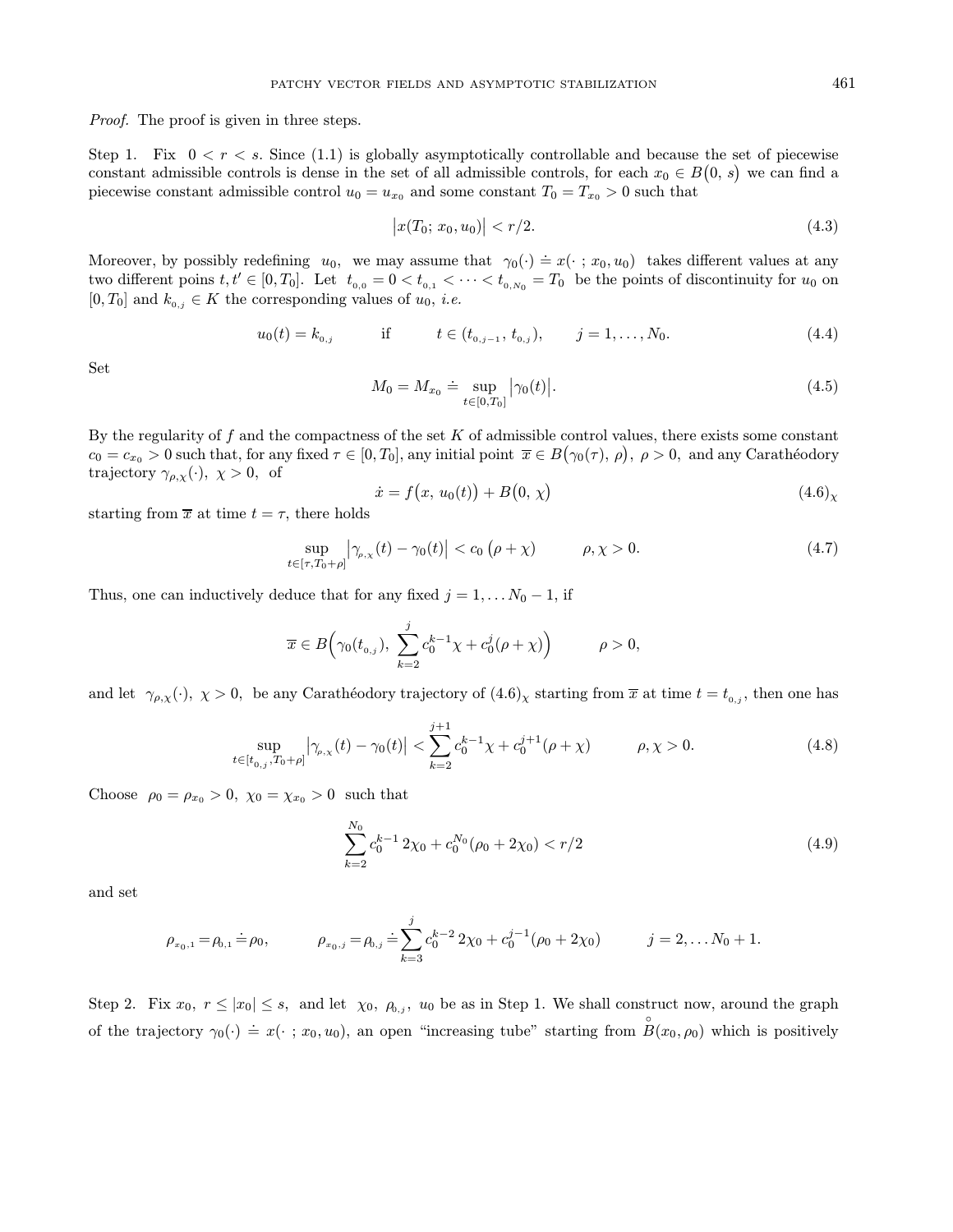



invariant with respect to the perturbed system  $(4.6)_{\chi_0}$ , and then define an admissible multivalued perturbation of a patchy vector field on such a tube. For any  $j = 1, \ldots N_0$ , and for any fixed  $\overline{x} \in \mathbb{R}^n$ , denote  $\mathcal{A}_j(\overline{x}, t)$  the attainable set for

$$
\dot{x} \in f(x, k_{0,j}) + B(0, 2\chi_0) \tag{4.10}
$$

at time  $t \geq 0$  *i.e.*, the set of all points  $x = \gamma(t)$  where  $\gamma$  is any Carathéodory trajectory of (4.10) defined on some interval  $[0, \tau)$ ,  $t < \tau$ , with  $\gamma(0) = \overline{x}$ . Define the sets

$$
\Gamma_{x_0,j} \doteq \bigcup_{\substack{\overline{x} \in \overset{\circ}{B}(\gamma_0(t_{0,j-1}), \rho_{0,j}) \\ 0 \le t \le t_{0,j} - t_{0,j-1}}} \mathcal{A}_j(\overline{x}, t), \qquad 1 \le j < N_0
$$
\n
$$
\Gamma_{x_0,N_0} \doteq \bigcup_{\substack{\overline{x} \in \overset{\circ}{B}(\gamma_0(t_{0,N_0-1}), \rho_{0,N_0}) \\ 0 \le t \le T_0 + \rho_0 - t_{0,N_0-1}}} \mathcal{A}_{N_0}(\overline{x}, t),
$$
\n
$$
\pi_{\overline{x}} \doteq \bigcup_{\substack{\sigma_{\overline{x}} \in \overset{\circ}{B}(\gamma_0(t_{0,N_0-1}), \rho_{0,N_0})}} \mathcal{A}_{N_0}(\overline{x}, t).
$$
\n
$$
\Delta_{x_0} \doteq \bigcup_{\sigma_{\sigma_{\overline{x}}}}^{\infty} \Gamma_{x_0,j}.
$$
\n
$$
(4.12)
$$

Observe that, by the regularity of f, for any  $\overline{z} \in \partial \Gamma_{x_0,j} \setminus \Gamma_{x_0,j+1}$  one can find some cone

$$
C_{\overline{z}} = \{ y \in \mathbb{R}^n : \exists \ 0 \le \lambda < \overline{\lambda} \quad \text{s.t} \quad |y - \lambda f(\overline{z})| \le \lambda \chi_0 \}, \quad \overline{\lambda} > 0,
$$

 $j=1$ 

such that

$$
C_{\overline{z}}\setminus\{\overline{z}\}\subset\left(\bigcup_{t\geq 0}\overset{\circ}{\mathcal{A}}_j(\overline{z},t)\right)\setminus\Gamma_{x_0,j+1}.
$$

But, since

$$
\left(\bigcup_{t\geq 0}\overset{\,\,{}_\circ}{\mathcal{A}}_{j}(\overline{z},\,t)\right)\setminus\Gamma_{x_{0},j+1}\subset\bigcup_{\substack{\overline{x}\in\overset{\,\,{}_\circ}{B}(\gamma_{0}(t_{0,j-1}),\;\rho_{0,j})\\0\leq t\leq t_{0,j}-t_{0,j-1}}} \overset{\,\,{}_\circ}{\mathcal{A}}_{j}(\overline{x},\,t),
$$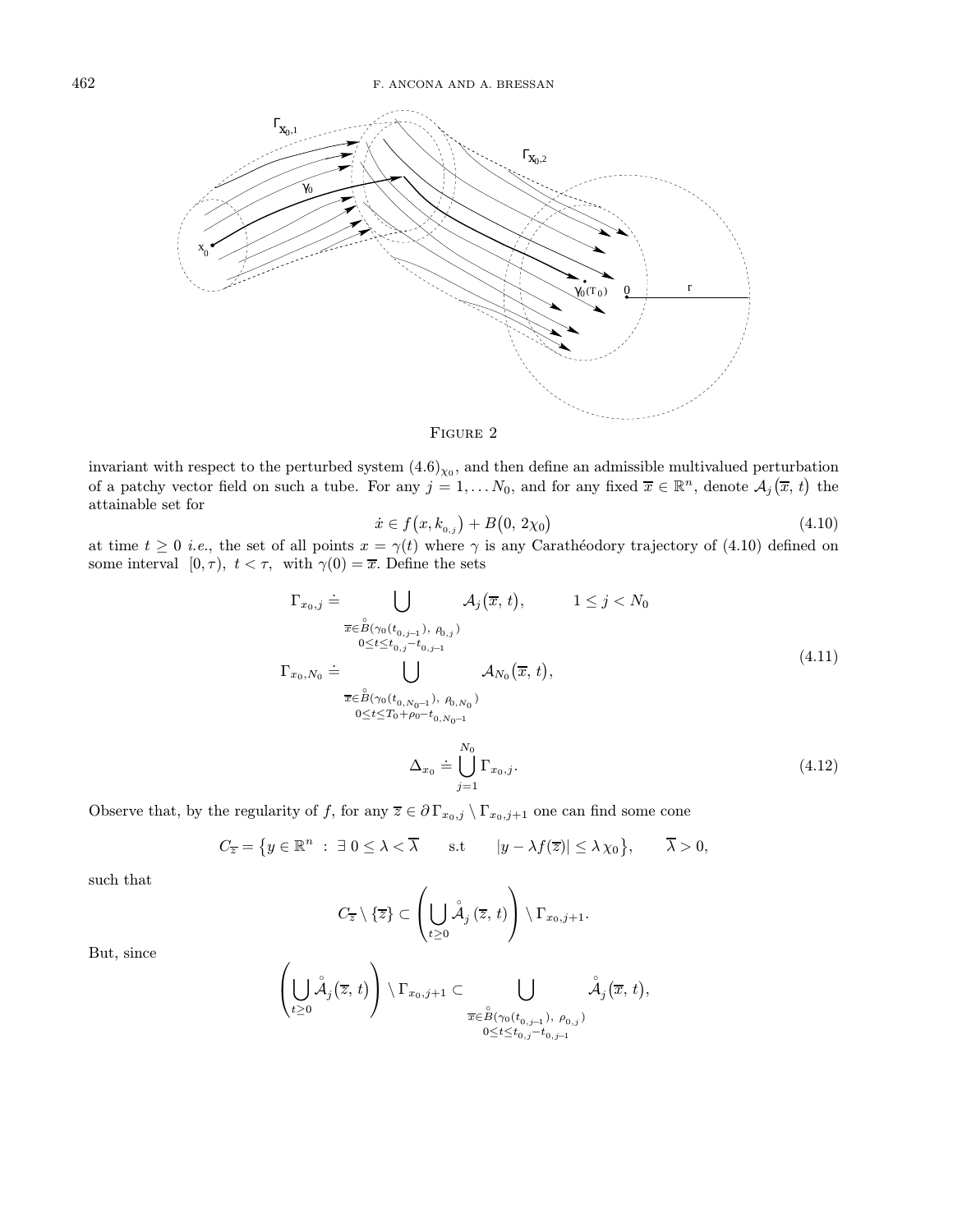it follows that

$$
C_{\overline{z}}\setminus\{\overline{z}\}\subset\Gamma_{x_0,j},
$$

which implies

$$
\langle f(\overline{z},k_{0,j})+v, \mathbf{n}(\overline{z})\rangle < 0 \qquad \forall \ v \in B(0,\chi_0), \qquad \overline{z} \in \partial \Gamma_{x_0,j} \setminus \Gamma_{x_0,j+1}, \qquad 1 \le j < N_0 \tag{4.13}
$$

(denoting with  $\mathbf{n}(\overline{z})$  the outer normal to  $\Gamma_{x_0,j}$ ). With similar arguments one can verify that

$$
\langle f(\overline{z}, k_{0, N_0}) + v, \mathbf{n}(\overline{z}) \rangle < 0
$$
\n
$$
\forall \overline{z} \in \partial \Gamma_{x_0, N_0} \cap \left( \bigcup_{\overline{x} \in B(\gamma_0(t_{0, N_0-1}), \rho_{0, N_0})} A_{N_0}(\overline{x}, t) \right).
$$
\n(4.14)

Now, let  $h$  be a smooth vector field such that

$$
h(x) = -\mathbf{n}(x) \qquad \forall \ x \in \partial \Gamma_{x_0, N_0},
$$

then construct a smooth scalar function  $\phi : \Delta_{x_0} \mapsto [0, 1]$  such that

$$
\phi(x) = \begin{cases} 1 & \text{if } x \in \bigcup_{\overline{x} \in B(\gamma_0(t_{0,N_0-1}), \ P_{0,N_0})} A_{N_0}(\overline{x}, t) \\ & \circ \leq t \leq T_0 - t_{0, N_0-1} \\ 0 & \text{if } x \in \bigcup_{\overline{x} \in B(\gamma_0(t_{0,N_0-1}), \ P_{0,N_0})} A_{N_0}(\overline{x}, T_0 + \rho_0 - t_{0, N_0-1}), \end{cases}
$$

and define the interpolated field

$$
g_{_{0,N_0}} \doteq \phi(x) f(x, k_{_{0,N_0}}) + (1 - \phi(x)) h(x).
$$

Finally, denote  $g_{0,j} = g_{x_0,j}$  the vector field on  $\mathbb{R}^n$  defined by

$$
g_{_{0,j}}(x) \doteq f(x, k_{_{0,j}}) \qquad \quad 1 \le j < N_0,
$$

and  $g_0 = g_{x_0}$  the vector field on  $\Delta_{x_0}$  defined by

$$
g_0(x) \doteq g_{0,j}(x) \quad \text{if} \quad x \in \Gamma_{x_0,j} \setminus \bigcup_{\ell > j} \Gamma_{x_0,\ell}. \tag{4.15}
$$

Then, using (4.13–4.14) and in view of Remarks 2.1 and 2.2, we deduce that the following holds.

i) The triple  $(\Delta_{x_0}, g_0, (\Gamma_{x_0,j}, g_{0,j})_{1 \leq j \leq N_0})$  is a smooth patchy vector field on  $\Delta_{x_0}$ .

ii) The multivaled map  $G_0: \Delta_{x_0} \mapsto 2^{\mathbb{R}^n}$  defined by

$$
G_0(x) \doteq g_0(x) + B(0, \chi_0) \qquad x \in \Delta_{x_0}, \tag{4.16}
$$

is an admissible multivalued perturbation of  $(\Delta_{x_0}, g_0, (\Gamma_{x_0,j}, g_{0,j})_{1 \leq j \leq N_0})$  according with Definition 2.4.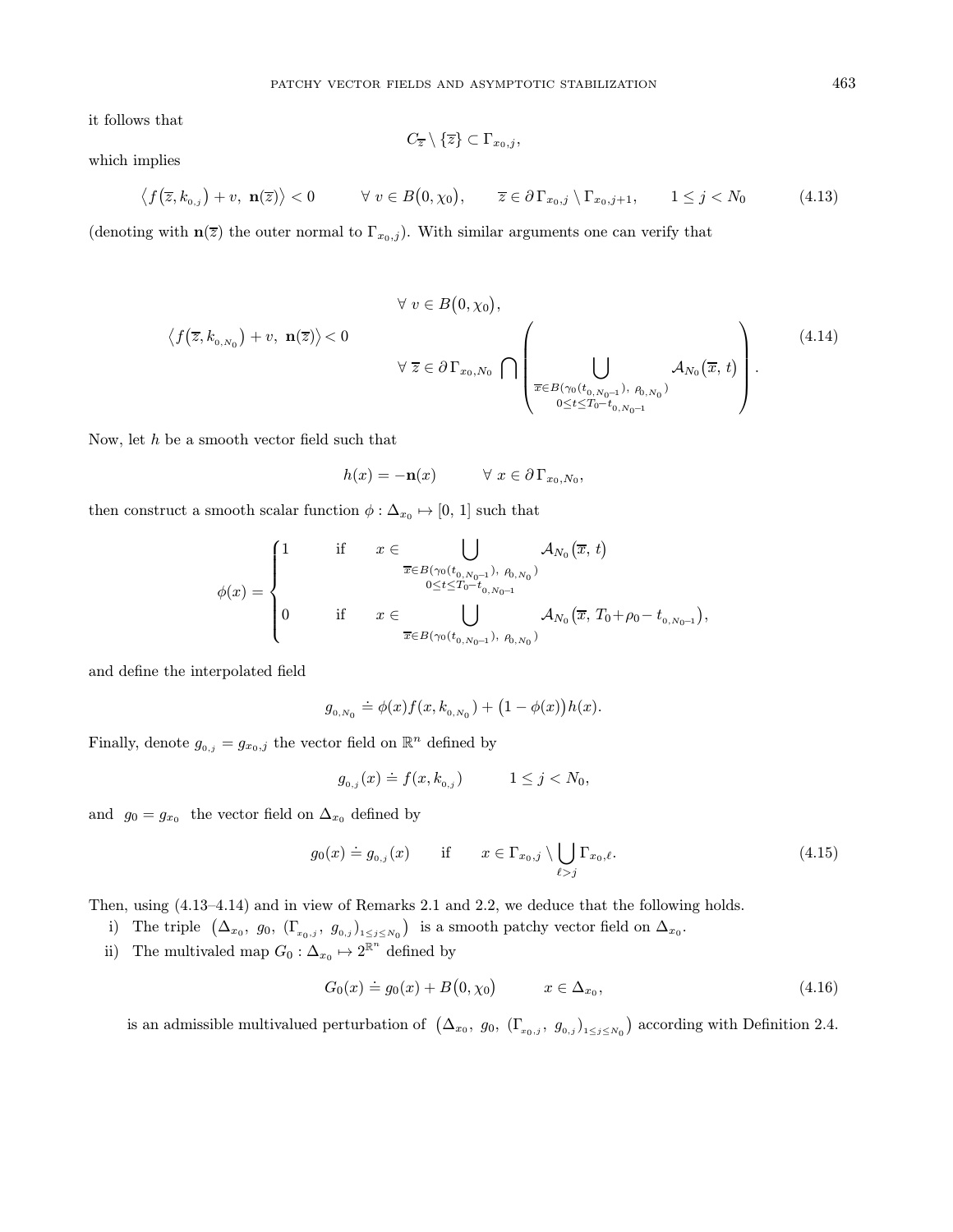# iii) By Proposition 3.2-i), for any Carathéodory trajectory  $\gamma$  of

$$
\dot{x} \in G_0(x) \tag{4.17}
$$

starting from some point  $\bar{x} \in \Gamma_{x_0,j}$  at time  $t = 0$ , there exists an H-tuple of points  $\tilde{t}_1 = 0 < \cdots < \tilde{t}_H =$  $T_0 - t_{0,j-1}$   $(H \leq N_0 - j)$ , and indices  $j \leq \ell_1 < \cdots < \ell_H \leq N_0$ , such that

$$
\gamma(t) \in \Gamma_{x_0,\ell_h} \setminus \bigcup_{k>\ell_h} \Gamma_{x_0,k} \qquad \forall \ t \in (\tilde{t}_{h-1},\ \tilde{t}_h].
$$

Moreover, because of (4.3, 4.5, 4.8, 4.9), one has

$$
|\gamma(t)| \le |\gamma(t) - \gamma_0(t + t_{0,j-1})| + |\gamma_0(t + t_{0,j-1})|
$$
  

$$
< \rho_{0,N_0+1} + M_0
$$
 (4.18)

and

$$
|\gamma(T_0 - t_{0,j-1})| \le |\gamma(T_0 - t_{0,j-1}) - \gamma_0(T_0)| + |\gamma_0(T_0)|
$$
  
<  $\rho_{0,N_0+1} + r/2 < r.$  (4.19)

Step 3. For any fixed  $x_0, r \leq |x_0| \leq s$ , let  $T_{x_0}, M_{x_0}, \chi_{x_0}, \rho_{x_0,j}, k_{x_0,j}$ , be as in Step 1. The family of open tubes  $\{\Delta_{x_0} : r \leq |x_0| \leq s\}$  constructed in Step 2 forms an open covering of the compact set  $B(0, s) \setminus \overset{\circ}{B}(0,r)$ . Let  $N_i$ 

$$
\big\{\Delta_i=\Delta_{x_i} \ : \ i=1,\ldots,N(r,s)\big\}, \qquad \Delta_i=\bigcup_{j=1}^{N_i}\Gamma_{i,j}, \qquad \Gamma_{i,j}=\Gamma_{x_i,j},
$$

be a finite subcover. Denote

$$
g_{i,j}(x) \doteq f(x, k_{i,j}),
$$
  $k_{i,j} = k_{x_i,j}.$ 

The index set

$$
\mathcal{A} = \{(i, j) : i = 1, ..., N(r, s), j = 0, ..., N_i\}
$$

can be totally ordered by letting

$$
(i,j) \prec (h,k) \qquad \text{if either} \qquad i < h \qquad \text{or else} \qquad i = h, \quad j < k.
$$

Then, if we set

$$
D^{r,s} \doteq \bigcup_{i=1}^{N(r,s)} \Delta_i,
$$

and define the map  $U^{r,s}: D^{r,s} \mapsto K$  by

$$
U^{r,s}(x) = k_{i,j} \quad \text{if} \quad x \in \Gamma_{i,j} \setminus \bigcup_{(h,k) > (i,j)} \Gamma_{h,k},
$$

thanks to the properties established in Step 2 and in view of Remarks 2.1 and 2.3, the triple  $(D^{r,s}, U^{r,s}, D^{r,s})$  $(\Gamma_{i,j}, k_{i,j})_{(i,j)\in\mathcal{A}}$  is a patchy feedback control on  $D^{r,s}$ . Moreover, if we let  $g^{r,s}$  denote the corresponding patchy vector field defined by

$$
g^{r,s}(x) = f(x, U^{r,s}(x)),
$$

the multivalued map  $G^{r,s}: D^{r,s} \mapsto 2^{\mathbb{R}^n}$  defined by

$$
G^{r,s}(x) \doteq g^{r,s}(x) + B(0, \chi^{r,s}), \qquad \chi^{r,s} = \min_{1 \le i \le N(r,s)} \chi_{x_i},
$$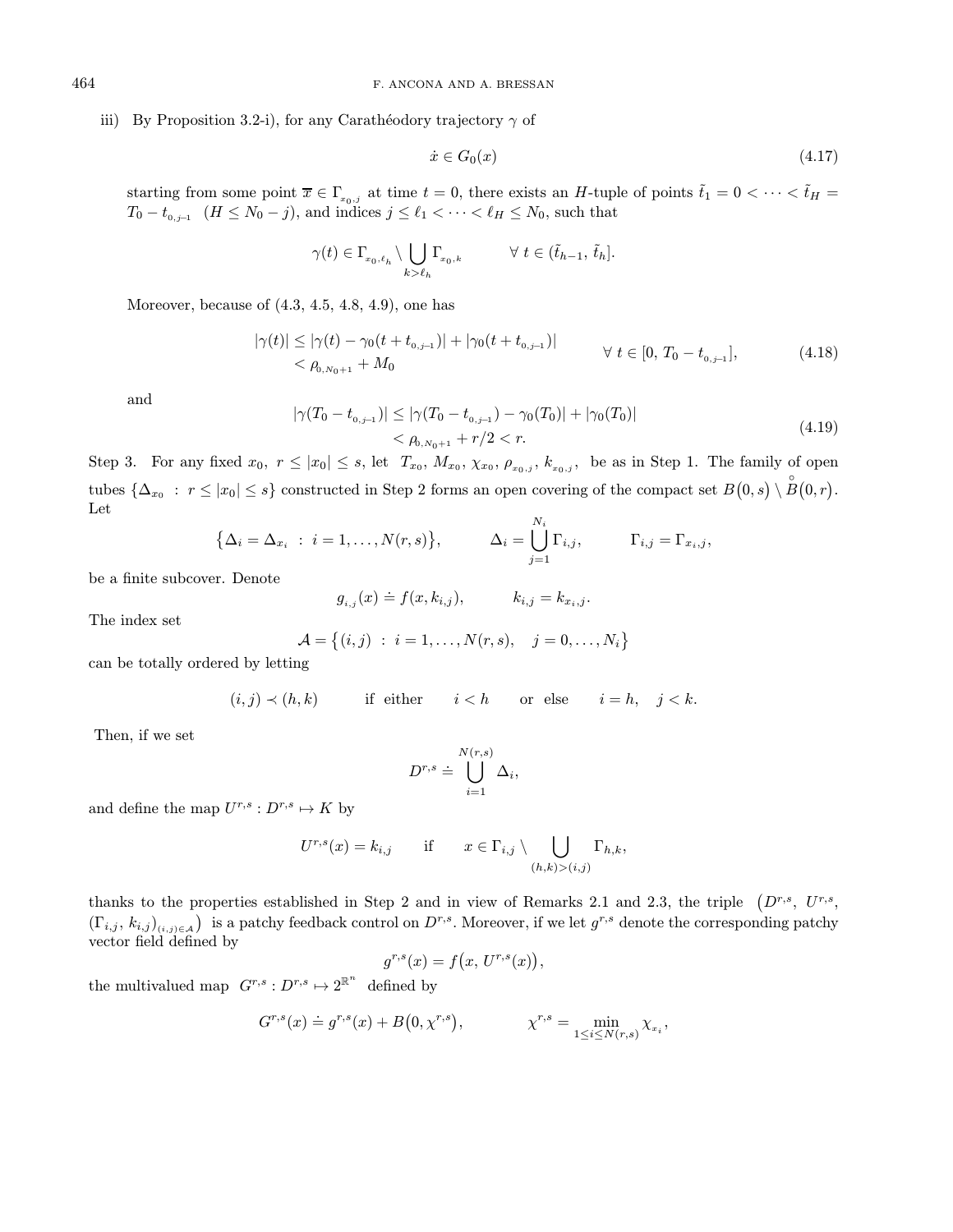

is an admissible perturbation of  $(D^{r,s}, g^{r,s}, (\Gamma_{i,j}, g_{i,j})_{(i,j)\in\mathcal{A}})$  according with Definition 2.4 and Remark 2.2. Thus, if we set

$$
T(r,s) \doteq \sum_{i=1}^{N(r,s)} T_{x_i},
$$
  
\n
$$
R(r,s) \doteq \sup_{1 \le i \le N(r,s)} [\rho_{x_i, N_{i+1}} + M_{x_i}],
$$

by Proposition 3.2-i) and thanks to the properties established in Step 2 we deduce that, for any Carathéodory trajectory  $\gamma$  of

$$
\dot{x} \in G^{r,s}(x) \tag{4.20}
$$

starting from some point  $\bar{x} \in \in D^{r,s} \setminus \overset{\circ}{B}(0,r)$  at time  $t = 0$ , there exists an H-tuple of points  $\tilde{t}_1 = 0 < \cdots <$  $\tilde{t}_H \leq T(r,s)$   $(H \leq N(r,s)+1)$ , and indices  $1 \leq \ell_1 < \cdots < \ell_H \leq N(r,s)$ , such that there holds

$$
\tilde{t}_h - \tilde{t}_{h-1} < T_{x_{\ell_h}},\tag{4.21}
$$

$$
\gamma(t) \in \Delta_{\ell_h} \setminus \bigcup_{k > \ell_h} \Delta_k
$$
  
\n
$$
|\gamma(t)| < \rho_{x_{\ell_h}, N_{\ell_h}+1} + M_{x_{\ell_h}} \qquad \forall \ t \in (\tilde{t}_{h-1}, \, \tilde{t}_h],
$$
\n
$$
(4.22)
$$

$$
\gamma(\tilde{t}_H) < r. \tag{4.23}
$$

In particular, from (4.22) it follows

$$
|\gamma(t)| < R(r, s) \qquad \forall \ t \in [0, \tilde{t}_H], \tag{4.24}
$$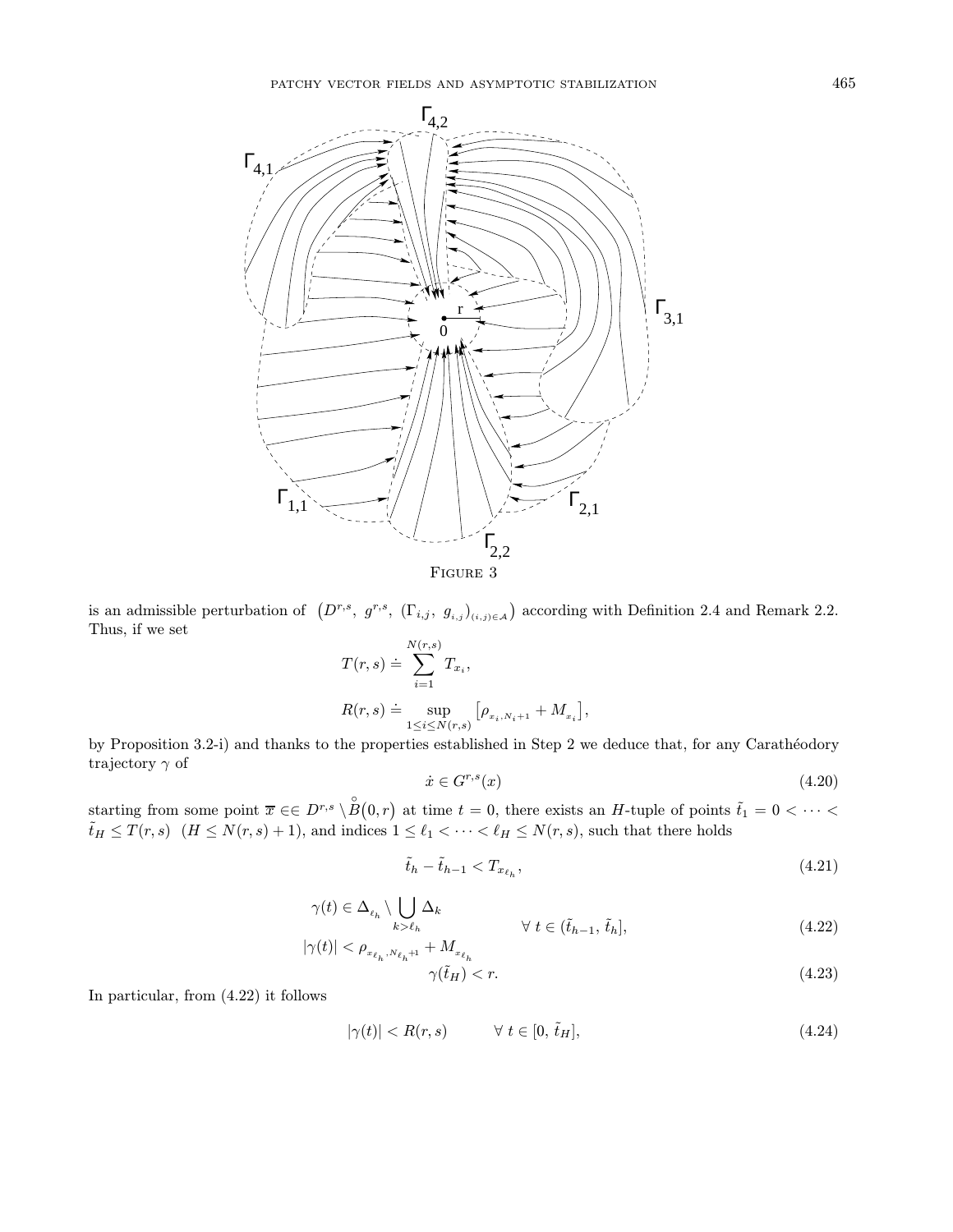which, together with  $(4.23)$ , yields  $(4.1, 4.2)$  concluding the proof.

**Proposition 4.2.** Let system  $(1.1)$  be globally asymptotically controllable to the origin. Then, for any fixed  $\varepsilon > 0$  there exists  $\delta = \delta(\varepsilon) > 0$  such that for any  $0 < r < s \leq \delta$  one can find  $T = T(r, s) > 0$ ,  $R = R(r, s) > 0$  $0, \chi = \chi(r, s) > 0$ , and a patchy feedback control  $U = U^{r,s} : D^{r,s} \to K$  as in Proposition 4.1, with

$$
R(r,s) < \varepsilon. \tag{4.25}
$$

Proof. We shall implement the same construction of the proof of Proposition 4.1 the only difference consisting in the more careful choice of the stabilizing open-loop control  $u_{x_0} = u_0$  associated to each point  $x_0, r \leq |x_0| \leq s$ . Fix  $\varepsilon > 0$ . Since (1.1) is globally asymptotically controllable, there will be some constant

$$
0 < \delta = \delta(\varepsilon) < \varepsilon \tag{4.26}
$$

such that, for any fixed  $0 < r < s \leq \delta$  and for each  $x_0$ ,  $|x_0| \leq s$ , we can find a piecewise constant admissible control  $u_0 = u_{x_0}$  and some constant  $T_0 = T_{x_0} > 0$  such that there holds (4.3) together with

$$
|\gamma_0(t)| < \varepsilon/2 \qquad \forall \ t \in [0, T_0].
$$

This means that the constant  $M_0 = M_{x_0}$  defined in (4.5) satisfies the uniform bound

$$
M_0 < \varepsilon/2. \tag{4.27}
$$

But then, performing the same construction developed in the previous proposition and adopting the same notation, since by (4.9) one has

$$
\rho_{x_0, N_0+1} < r/2 \le \delta/2,
$$

from (4.22, 4.26, 4.27) we deduce that, for any fixed  $\bar{x}$ ,  $r \leq |\bar{x}| \leq s$ , and for any Carathéodory trajectory  $\gamma$  of (4.20) starting from  $\overline{x}$ , there exists  $0 < t_{\gamma} < T(r, s)$ , such that

$$
|\gamma(t_{\gamma})| < r,
$$
  
 
$$
|\gamma(t)| < \delta/2 + \varepsilon/2 < \varepsilon \qquad \forall \ 0 \le t \le t_{\gamma},
$$

proving (4.25).

**Theorem 1.** If the system  $(1.1)$  is asymptotically controllable, then it admits an asymptotically stabilizing, piecewise constant patchy-feedback, that is robust with respect to external disturbances.

*Proof.* Let  $(\delta_n)_{n\in\mathbb{N}}$  be a decreasing sequence of positive number chosen according with Proposition 4.2 so that, for any fixed  $0 < r < s \le \delta_n$ , one can find  $T = T(r, s) > 0$ ,  $R = R(r, s) > 0$ ,  $\chi = \chi(r, s) > 0$ , and a patchy feedback control  $U = U^{r,s}: D^{r,s} \mapsto K$  as in Proposition 4.1, with

$$
R(r,s) < 1/n.
$$

Define inductively two decreasing sequences of positive numbers  $(s_n)_{n\in\mathbb{N}}$ ,  $(r_n)_{n\in\mathbb{N}}$ , converging to zero and satisfying

$$
r_{n-1} < s_n \le \delta_n,\tag{4.28}
$$

and two increasing sequences of positive number  $(s_{-n})_{n\in\mathbb{N}}$ ,  $(r_{-n})_{n\in\mathbb{N}}$ , diverging to infinity and satisfying

$$
r_{-(n+1)} < s_{-n}.\tag{4.29}
$$

 $\Box$ 

 $\Box$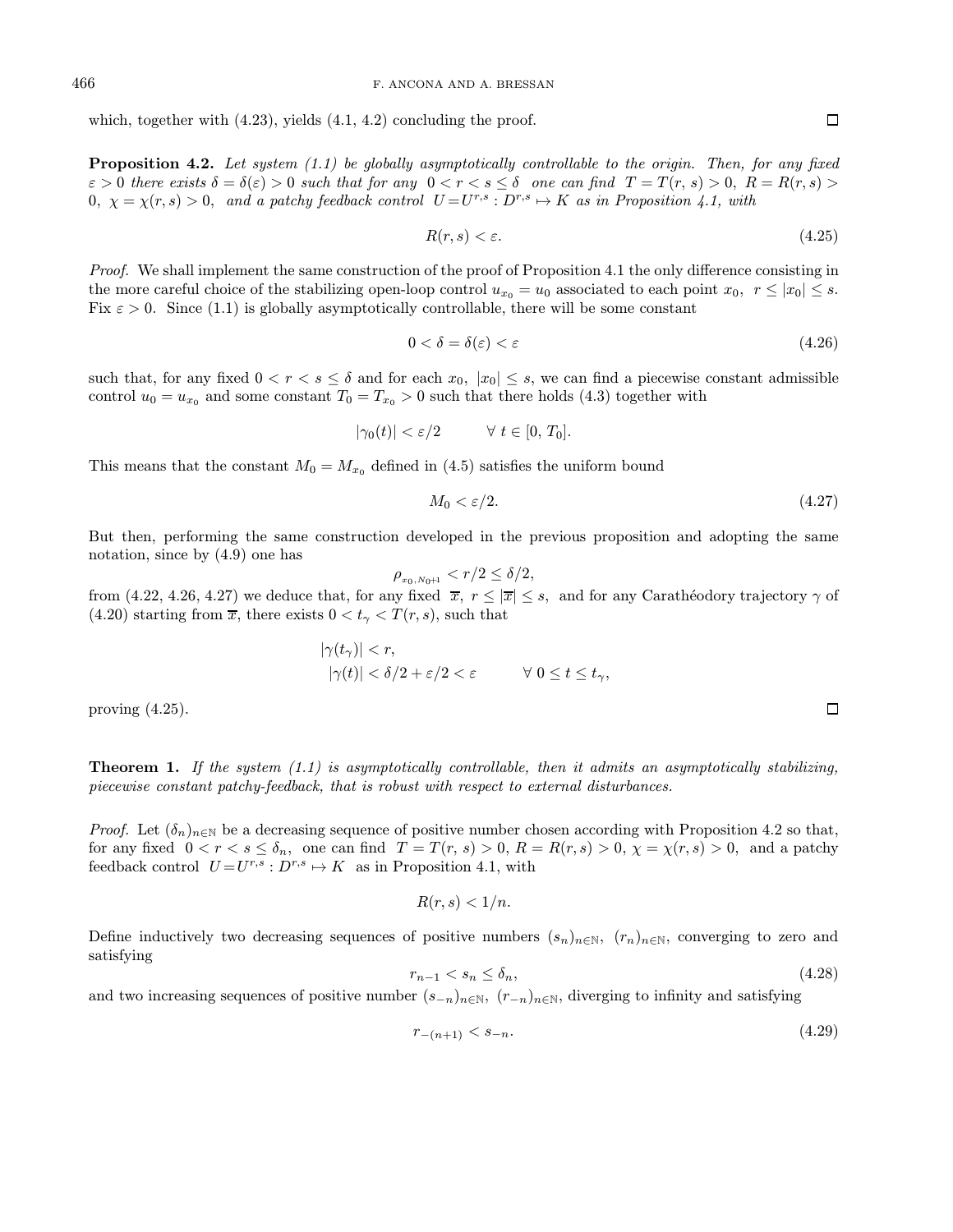For any  $n \in \mathbb{Z}$ , let  $T_n = T(r_n, s_n) > 0$ ,  $R_n = R(r_n, s_n) > 0$ ,  $\chi_n = \chi(r_n, s_n) > 0$ , be defined as in Proposition 4.1 in connection with a patchy feedback control

$$
\left(D^{r_n,s_n},\;U^{r_n,s_n},\;\left(\Gamma_i^n,\;k_i^n\right)_{1\leq i\leq N_n}\right),
$$

and satisfying

$$
R(r_n, s_n) < 1/n \qquad \forall \ n \in \mathbb{N}.\tag{4.30}
$$

The index set

$$
\mathcal{B} = \{(n,i) \; : \; n \in \mathbb{Z}, \quad i = 1,\ldots,N_n, \}
$$

can be totally ordered by letting

 $(n, i) \prec (m, j)$  if either  $n < m$  or else  $n = m, i < j$ .

Then, if we define the map  $U: R^n \backslash \{0\} \mapsto K$  by setting

$$
U(x) = k_i^n \quad \text{if} \quad x \in \Gamma_i^n \setminus \bigcup_{(m,j) > (n,i)} \Gamma_j^m,
$$

thanks to the properties established in Proposition 4.1 and in view of Remarks 2.1, 2.3, the triple

$$
(Rn \setminus \{0\}, U, (\Gamma_i^n, k_i^n)_{(i,n) \in \mathcal{B}})
$$
\n
$$
(4.31)
$$

is a patchy feedback control on  $\mathbb{R}^n \setminus \{0\}$ . Next, set

$$
\widetilde{\chi}(x) = \chi_n \quad \text{if} \quad x \in D^{r_n, s_n} \setminus \bigcup_{m > n} D^{r_m, s_m},
$$

and consider the inf-convolution of  $\tilde{\chi}$  with  $|\cdot|$ , *i.e.* the map  $\chi : \mathbb{R}^n \setminus \{0\} \to R^+$  defined by

$$
\chi(x) = \inf_{y \in \mathbb{R}^n \setminus \{0\}} \left\{ \widetilde{\chi}(y) + |y - x| \right\}.
$$

One can easily verify that  $\chi$  is Lipschitzian with constant 1 and clearly it satisfies

 $\chi(x) \leq \widetilde{\chi}(x) \qquad \forall x \in \mathbb{R}^n \setminus \{0\}.$ 

Therefore, if we let  $g(x) = f(x, U(x))$  denote the patchy vector field associated with (4.31), and set

$$
g_i^n(x) = f(x, k_i^n) \quad \text{if} \quad x \in \Gamma_i^n \setminus \bigcup_{(m,j) > (n,i)} \Gamma_j^m,
$$

the multivalued map  $G: R^n \setminus \{0\} \mapsto 2^{\mathbb{R}^n}$  defined by

$$
G(x) \doteq g(x) + B(0, \chi(x))
$$

is an admissible perturbation of  $(R^n \setminus \{0\}, g, (\Gamma_i^n, g_i^n)_{(i,n)\in \mathcal{B}})$  according with Definition 2.4 and Remark 2.2.

Now, given  $x_0 \in \mathbb{R}^n \setminus \{0\}$ , consider any Carathéodory trajectory  $\gamma$  of (2.15), with G as above, starting from  $x_0$ . Fix an arbitrary  $0 < r < |x_0|$  and let  $m < n$ ,  $0 < n$ , be such that

$$
x_0 \in D^{r_m, s_m} \setminus \bigcup_{p>m} D^{r_p, s_p}, \qquad \qquad r_n < r.
$$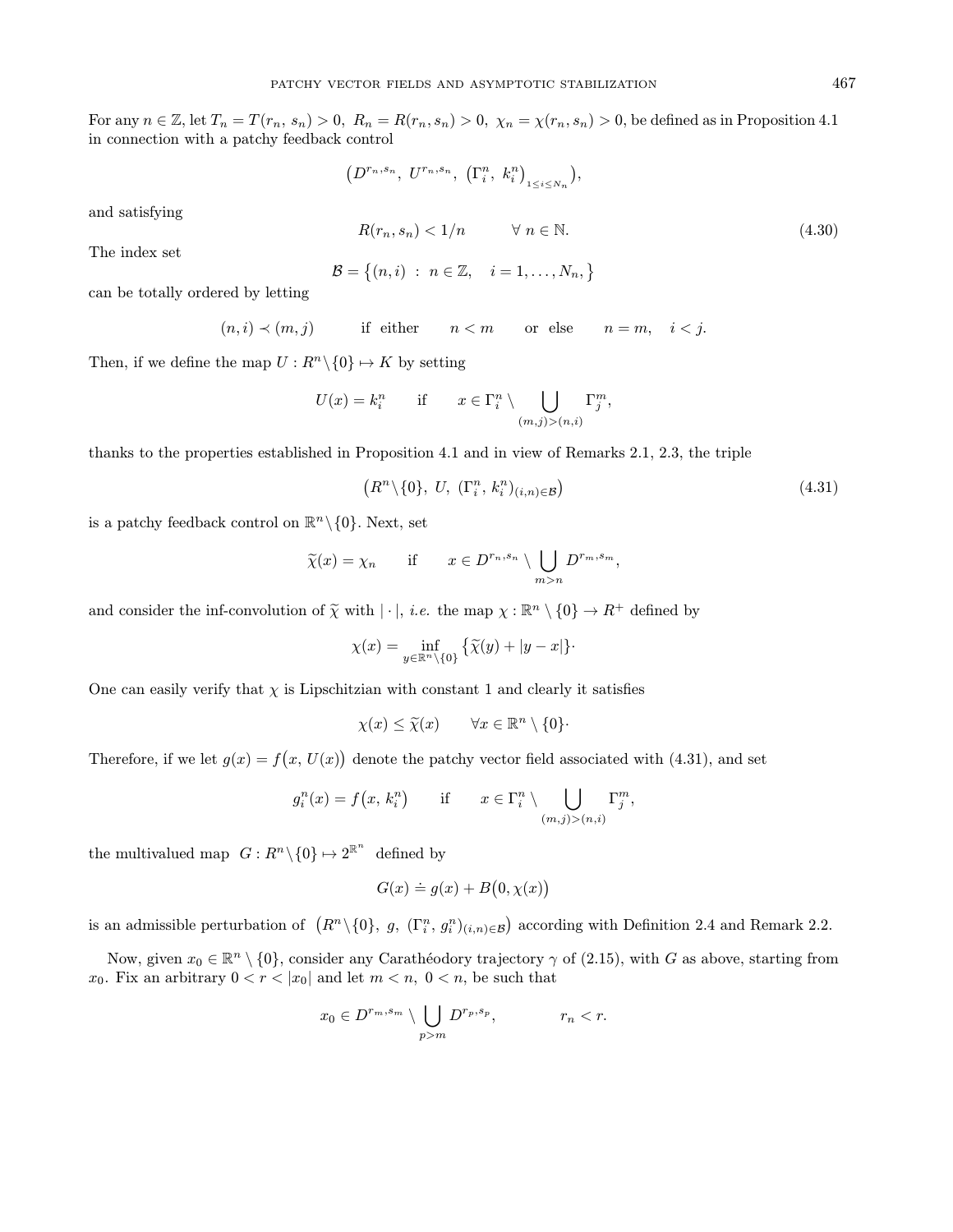Then, by Proposition 3.2)-i), we deduce that there exists an H-tuple of points  $\tilde{t}_1 = 0 \leq \cdots \leq \tilde{t}_H \leq \sum_{p=m}^n T_p \quad (H \leq 1 + \sum_{p=m}^n N_p)$ , and induces  $m \leq n_h \leq n, 1 \leq \ell_h \leq N_{n_h}$ , such that there holds

$$
\tilde{t}_h - \tilde{t}_{h-1} < T_{n_h},\tag{4.32}
$$

$$
\gamma(t) \in \Gamma_{\ell_h}^{n_h} \setminus \bigcup_{(p,k) > (n_h, \ell_h)} \Gamma_p^k \qquad \forall \ t \in (\tilde{t}_{h-1}, \, \tilde{t}_h],
$$
\n
$$
|\gamma(t)| \le R(r_{n_h}, s_{n_h}) \qquad \forall \ t \in (\tilde{t}_{h-1}, \, \tilde{t}_h],
$$
\n
$$
(4.33)
$$

$$
\leq R(r_{n_h}, s_{n_h})\tag{1.3.1}
$$

$$
\gamma(\tilde{t}_H) < r. \tag{4.34}
$$

In particular,  $(4.34)$  yields  $(2.13)$  being r arbitrary, while from  $(4.33)$  and  $(4.30)$  one can recover the Lyapunov stability, concluding the proof.  $\Box$ 

Remark 4.1. The idea of using a piecewise-constant feedback law to stabilize an asymptotycally controllable system has been recently employed also by Nikitin in [21]. The feedback synthesis  $U = U(x)$  outlined in [21] stabilizes the system (1.1), over a given compact subset K of the state space  $\mathbb{R}^n$ , in the following sense. For every initial data  $x_0 \in \mathcal{K}$ , there exists at least one (Carathéodory) solution to the Cauchy problem

$$
\dot{x} = f(x, U(x)), \qquad x(0) = x_0,\tag{4.35}
$$

which asymptotycally converges to the equilibrium state  $x^*$ . However, since the resulting vector field  $f(x, U(x))$ , in general, does not satisfy any transversality condition, one can produce examples where the algorithm proposed by Nikitin generates a feedback control with the following property:

for every initial data  $x_0$  in the starting domain K, the Cauchy problem (4.35) has infinitely many Carathéodory solutions. Some of these solutions asymptotically approache  $x^*$ , others become eventually periodic and have no limit as  $t \to \infty$ .

Notice that, even if one introduces an appropriate definition of solution so to rule out those trajectories which do not approach the equilibrium state, a feedback of this type will be by no means robust w.r.t. dynamic perturbations. This behaviour is illustrated by the following

Example 4.1. Consider a two-dimensional system with scalar controls

$$
\dot{x} = f(x, u), \qquad x = (x_1, x_2) \in \mathbb{R}^2, \qquad u \in K \subset \mathbb{R},
$$
\n(4.36)

and assume that there exist control values  $k_1, k_2 \in K$  such that

$$
f(x, k_1) = (x_2 - 2, 4 - x_1),
$$
  

$$
f(x, k_2) = (-1, 0).
$$

We are interested in a problem of semiglobal practical stabilization for the system  $(4.36)$  over the domain

$$
\mathcal{K} = \{(x_1, x_2): 2 \le x_1 \le 3, x_2 = 2\}.
$$

Namely, we look for a feedback  $U = U(x)$  which steers any point  $x_0$  of K into the unit ball  $B_1 \doteq B(0, 1)$ , within finite time. Following the construction in [21] we define a feedback law  $U^* = U^*(x)$  by setting

$$
U^*(x_1, x_2) = \begin{cases} k_1 & \text{if } 1 < |x_2|, \\ k_2 & \text{if } |x_2| \le 1. \end{cases}
$$

One can easily check that any trajectory of the corresponding closed-loop system, starting at a point of  $\mathcal{K}\setminus\{B\},\ B=(3,2),$  first loops around  $P=(4,2)$  untill it reaches a point of the strip  $S=\{x:\ |x_2|\leq 1\},$ next follows the integral curve of  $f(x, k_2)$  and thus reaches the ball  $B_1$ . On the other hand, the trajectory that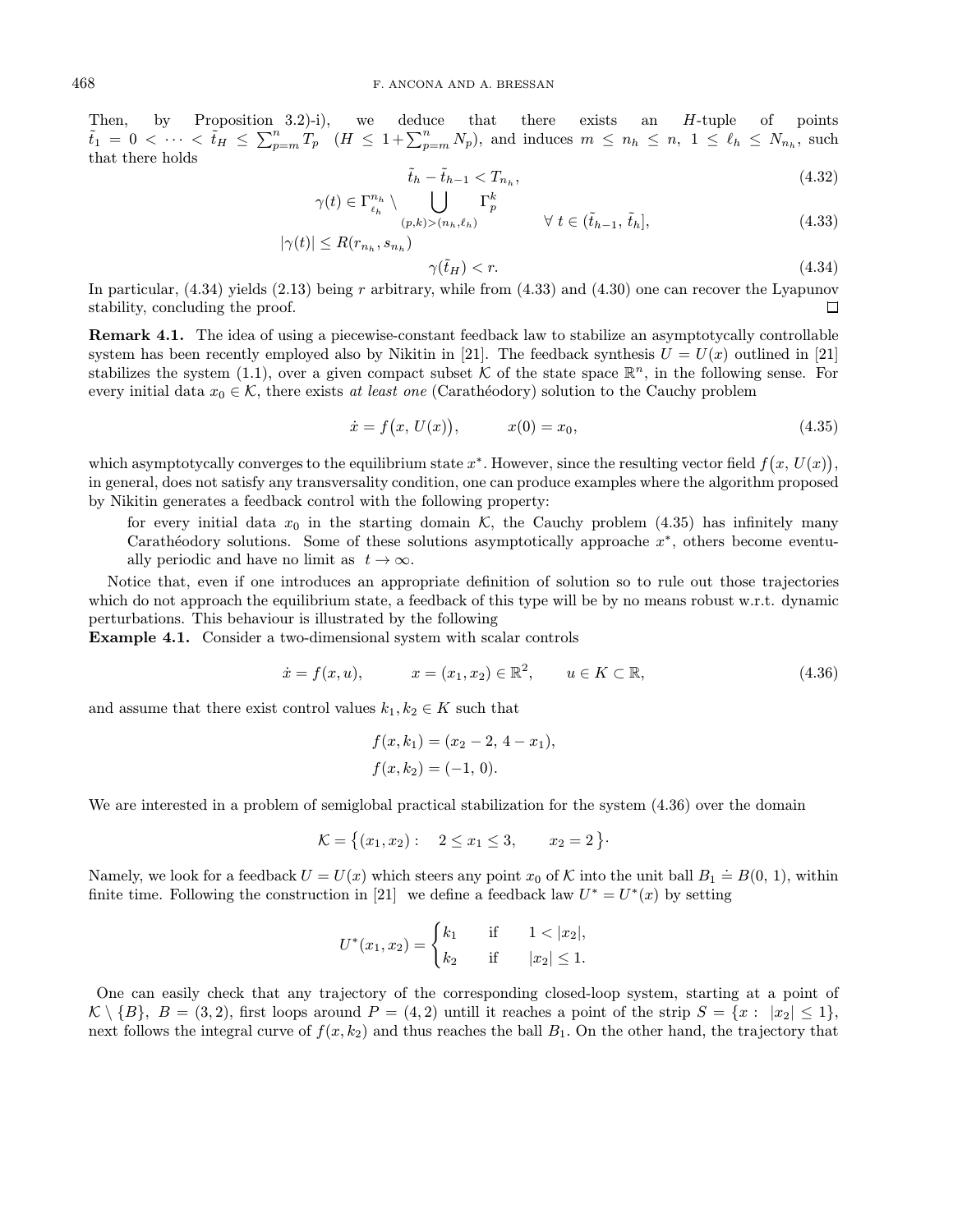

Figure 5

starts at B crosses the strip S at  $Q = (4, 1)$  where the two fields  $f(x, k_1)$ ,  $f(x, k_2)$  coincide. Hence it can either keep following the field  $f(x, k_1)$  untill it crosses again the strip S, or else can immediately enter the strip S and thus follow the field  $f(x, k_2)$ . Therefore the closed loop system admits infinitely many trajectories starting at the point  $(3, 2)$ . Some of these actually reach the ball  $B_1$  in finite time, others keep spinning around the point P forever.

Let's implement now our construction of a patchy-feedback for this system. We shall define a feedback that steers all the states in K into an arbitrary small neighborhood of  $B_1$ . Fix some  $0 < \rho \ll 1$  and then, for any  $0<\chi\ll1,$  define a feedback law  $U_\chi=U_\chi(x)$  by setting

$$
U_{\chi}(x_1, x_2) = \begin{cases} k_1 & \text{if } & (1 + \chi + \rho) - \frac{\chi}{T} \cdot x_1 \leq |x_2|, \\ k_2 & \text{if } & |x_2| < (1 + \chi + \rho) - \frac{\chi}{T} \cdot x_1, \end{cases}
$$

where T is some constant  $> 6$ . The resulting field  $g(x) = f(x, U_x(x))$  is a patchy vector field associated to the pair of patches  $(\Omega_1, g_1), (\Omega_2, g_2),$  with

$$
\Omega_1 = \mathbb{R}^2, \qquad \Omega_2 = \left\{ (x_1, x_2) : |x_2| < (1 + \chi + \rho) - \frac{\chi}{T} \cdot x_1 \right\}, g_1(x) = f(x, k_1), \qquad g_2(x) = f(x, k_2).
$$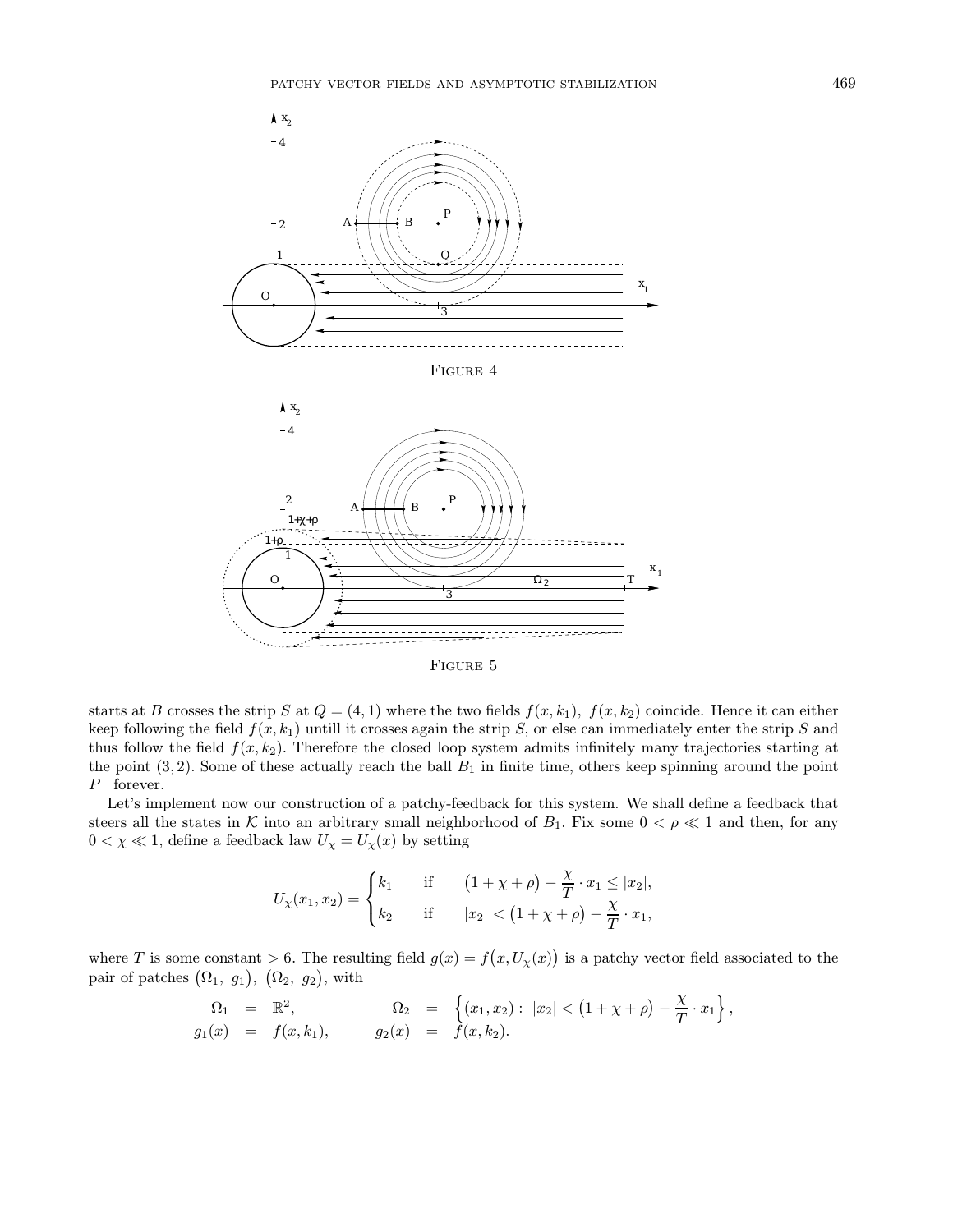In this case any trajectory  $\gamma$  of

$$
\dot{x} = g(x) \tag{4.37}
$$

that starts at a point in K, after looping around P crosses transversally the boundary of  $\Omega_2$ . As a result, every Carathéodory solution of (4.37), starting at time  $t = 0$  from a point in K, reaches the ball  $B(0, 1 + (\chi + \rho))$ , in finite time. Moreover, if we choose the constant  $\chi$  sufficiently small, one can easily verify that also all the Carathéodory solutions of the differential inclusion

$$
\dot{x} \in g(x) + B(0, \chi/2)
$$

starting from a point in K, reach the ball  $B(0, 1 + (\chi + \rho))$  in finite time. Thus, such a feedback is robust w.r.t. small external dynamic perturbations.

#### **REFERENCES**

- [1] Z. Artstein, Stabilization with relaxed controls. Nonlinear Anal. 7 (1983) 1163-1173.
- [2] A. Bacciotti, Local stabilizability of nonlinear control systems. Series on advances in mathematics for applied sciences 8, World Scientific, Singapore (1992).
- [3] R.W. Brockett, Asymptotic stability and feedback stabilization, in *Differential Geometric Control Theory*, R.W. Brockett, R.S. Millman and H.J. Sussmann, Eds., Birkhauser, Boston (1983) 181-191.
- [4] F.H. Clarke, Yu.S. Ledyaev, E.D. Sontag and A.I. Subbotin, Asymptotic controllability implies feedback stabilization. IEEE Trans. Automat. Control 42 (1997) 1394-1407.
- [5] F.H. Clarke, Yu.S. Ledyaev, L. Rifford and R.J. Stern, Feedback stabilization and Lyapunov functions, to appear.
- [6] F.H. Clarke, Yu.S. Ledyaev, R.J. Stern and P.R. Wolenski, Qualitative properties of trajectories of control systems: A survey. J. Dynamic Control Systems 1 (1995) 1-47.
- [7] F.H. Clarke, Yu.S. Ledyaev, R.J. Stern and P.R. Wolenski, Nonsmooth analysis and control theory 178, Springer-Verlag, New York (1998).
- [8] G. Colombo, On extremal solutions of differential inclusions. Bull. Polish. Acad. Sci. 40 (1992) 97-109.
- [9] J.-M. Coron, A necessary condition for feedback stabilization. Systems Control Lett. 14 (1990) 227-232.
- [10] J.-M. Coron and L. Rosier, A relation between continuous time-varying and discontinuous feedback stabilization. J. Math. Systems, Estimation, and Control 4 (1994) 67-84.
- [11] J.-M. Coron, Global asymptotic stabilization for controllable systems without drift. Math. of Control, Signals, and Systems 5 (1992) 295-312.
- [12] J.-M. Coron, Stabilization in finite time of locally controllable systems by means of continuous time-varying feedback laws. SIAM J. Control Optim. 33 (1995) 804-833.
- [13] J.-M. Coron, L. Praly and A. Teel, Feedback stabilization of nonlinear systems: sufficient conditions and Lyapunov and input-output techniques, in Trends in Control: A European Perspective, A. Isidori, Eds., Springer, London (1995) 293-348.
- [14] A.F. Filippov, Differential Equations with Discontinuous Right-Hand Sides, Kluwer Acad. Publ. (1988).
- [15] O. Hájek, Discontinuos differential equations, I-II. J. Differential Equations 32 (1979) 149-185.
- [16] H. Hermes, Discontinuous vector fields and feedback control, in Differential Equations and Dynamical Systems, J.K. Hale and J.P. La Salle, Eds., Academic Press, New York, (1967) 155-165.
- [17] H. Hermes, On the synthesis of stabilizing feedback controls via Lie algebraic methods. SIAM J. Control Optim. 10 (1980) 352-361.
- [18] N.N. Krasovskii and A.I. Subbotin, Positional differential games, Nauka, Moscow, (1974) [in Russian]. Revised English translation: Game-theoretical control problems, Springer-Verlag, New York (1988).
- [19] Yu.S. Ledyaev and E.D. Sontag, A remark on robust stabilization of general asymptotically controllable systems, in Proc. Conf. on Information Sciences and Systems (CISS 97), Johns Hopkins, Baltimore, MD (1997) 246-251.
- [20] Yu.S. Ledyaev and E.D. Sontag, A Lyapunov characterization of robust stabilization. J. Nonlinear Anal. to appear.
- [21] S. Nikitin, Piecewise-constant stabilization. SIAM J. Control Optim. to appear.
- [22] E.P. Ryan, On Brockett's condition for smooth stabilizability and its necessity in a context of nonsmooth feedback. SIAM J. Control Optim. 32 (1994) 1597-1604.
- [23] E.D. Sontag and H.J. Sussmann, Remarks on continuous feedback, in Proc. IEEE Conf. Decision and Control, Aulbuquerque, IEEE Publications, Piscataway (1980) 916-921.